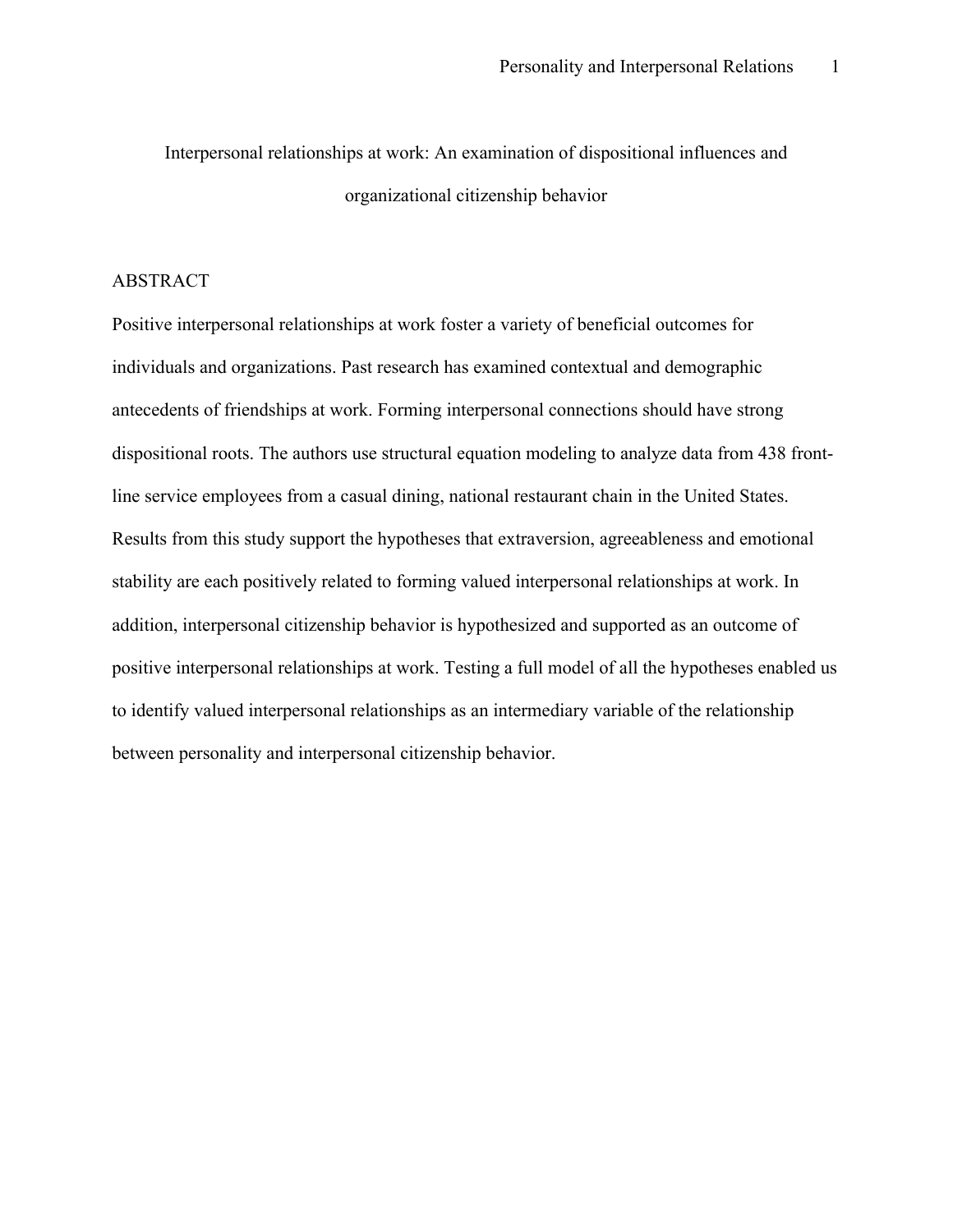Interpersonal relationships at work: An examination of dispositional influences and organizational citizenship behavior

Positive interpersonal relationships at work have an advantageous impact on both organizational and individual variables. Research has demonstrated that friendships at work can improve individual employee attitudes such as job satisfaction, job commitment, engagement and perceived organizational support (Cherniss, 1991; Ellingwood, 2001; Jehn & Shah, 1997; Morrison, 2009; Riordan & Griffeth, 1995; Robinson, Roth, & Brown, 1993; Song & Olshfski, 2008; Zagenczyk, Scott, Gibney, Murrell, & Thatcher, 2010). In addition, employee's negative work attitudes can be mitigated when peers act as confidantes to discuss bad and unpleasant work experiences (Anderson & Martin, 1995; Fine, 1986; Morrison, 2009; Odden & Sias, 1997; Sias & Jablin, 1995; Song & Olshfski, 2008). Finally, valued work relationships can influence organizational outcomes by increasing institutional participation, establishing supportive and innovative climates, increasing organizational productivity and indirectly reducing the intent to turnover (Berman, West, Richter, & Maurice, 2002; Crabtree, 2004; Ellingwood, 2004; Riordan & Griffeth, 1995; Song & Olshfski, 2008).

Given that friendships at work provide valuable individual and organizational outcomes, one might ask, how can organizations generate positive interpersonal relationships? Previous research has examined contextual and demographic antecedents to workplace relationships to better understand what influences the likelihood that employees develop positive relationships at work. In this paper, we argue that forming interpersonal connections at work has strong dispositional roots and therefore, employees' personality will influence their development of meaningful interpersonal ties. We also explore interpersonal citizenship behavior (OCBI) as yet another potential advantage of positive interpersonal relationships. Interpersonal citizenship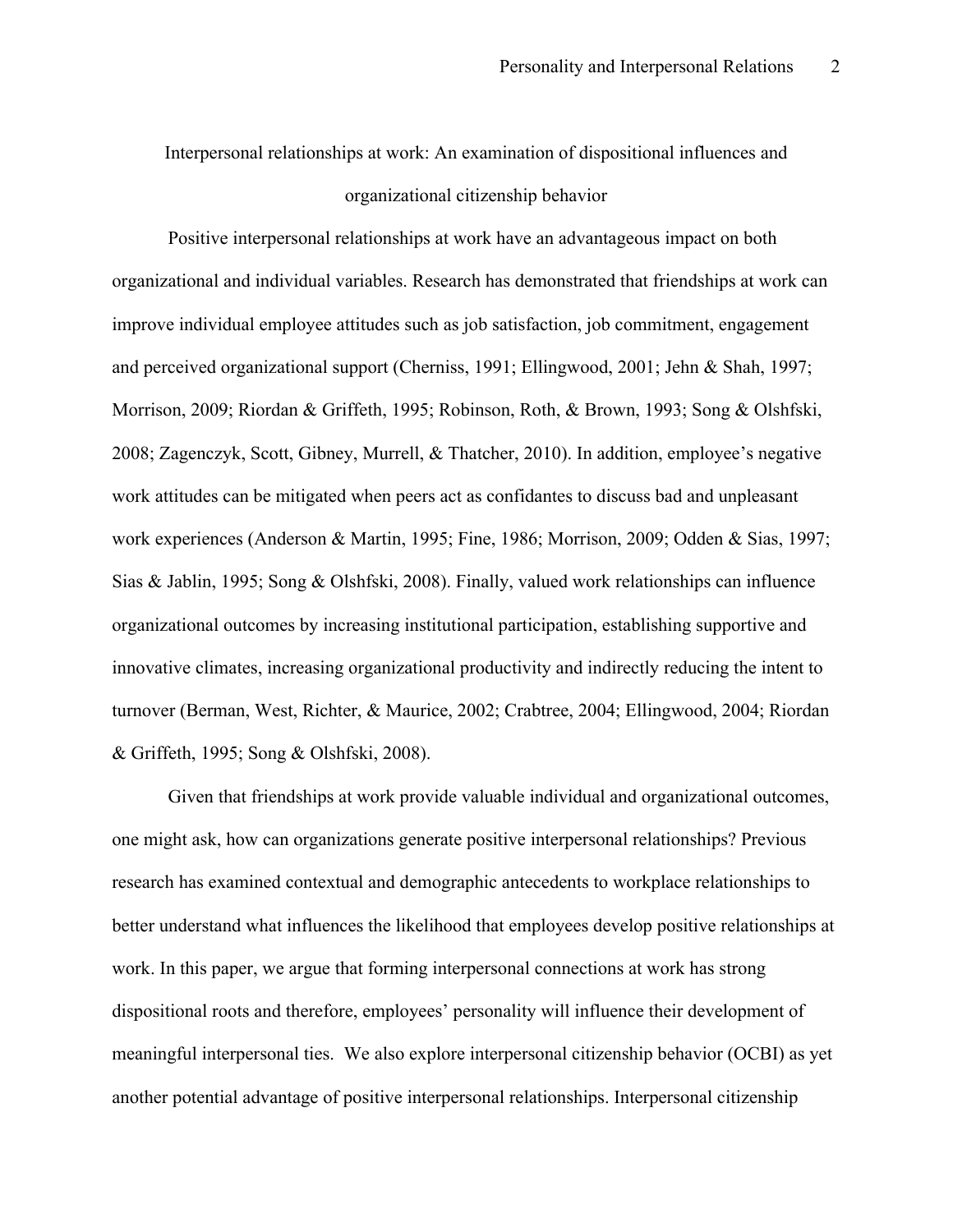behavior occurs when coworkers assist one another beyond their job requirements (Bowler & Brass, 2006, Settoon & Mossholder, 2002; Van Dyne, Graham, & Dienesch, 1994; Williams & Anderson, 1991). Coworkers who are friends are more likely to help one another than coworkers who are not friends.

Given our supposition that differences in personality should predispose individuals to create and value social connections in the workplace differently, thus influencing one's level of interpersonal relationships and in turn impacting their work behavior, our exploration of personality, relationships, and OCBI proceeds from an intermediary variable framework. Research has demonstrated a positive relationship between personality and extra-role behaviors (Motowidlo & Van Scotter, 1994; McManus & Kelly, 1997). More specifically, studies conducted by Ilies et al. (2009) revealed that agreeableness had both a direct effect on OCBI and an indirect effect through job satisfaction. Because of the distal relationship between personality and behavior, there are likely to be other intermediary variables which link personality and OCBI. For example, communion striving, or the need for acceptance and getting along with others, has been suggested as an important intervening variable between personality and behavior (Barrick et al., 2001).

Thus, the three main objectives of the present study are (a) to establish dispositional characteristics, specifically extraversion, agreeableness and emotional stability, as significant antecedents of valued interpersonal relationships at work, (b) to build on the existing literature concerning the benefits of friendships at work by examining OCBI as a potential outcome variable, and c) to explore whether interpersonal relationships function as an intervening variable that links personality to OCBI. To that end, structural equation modeling is used to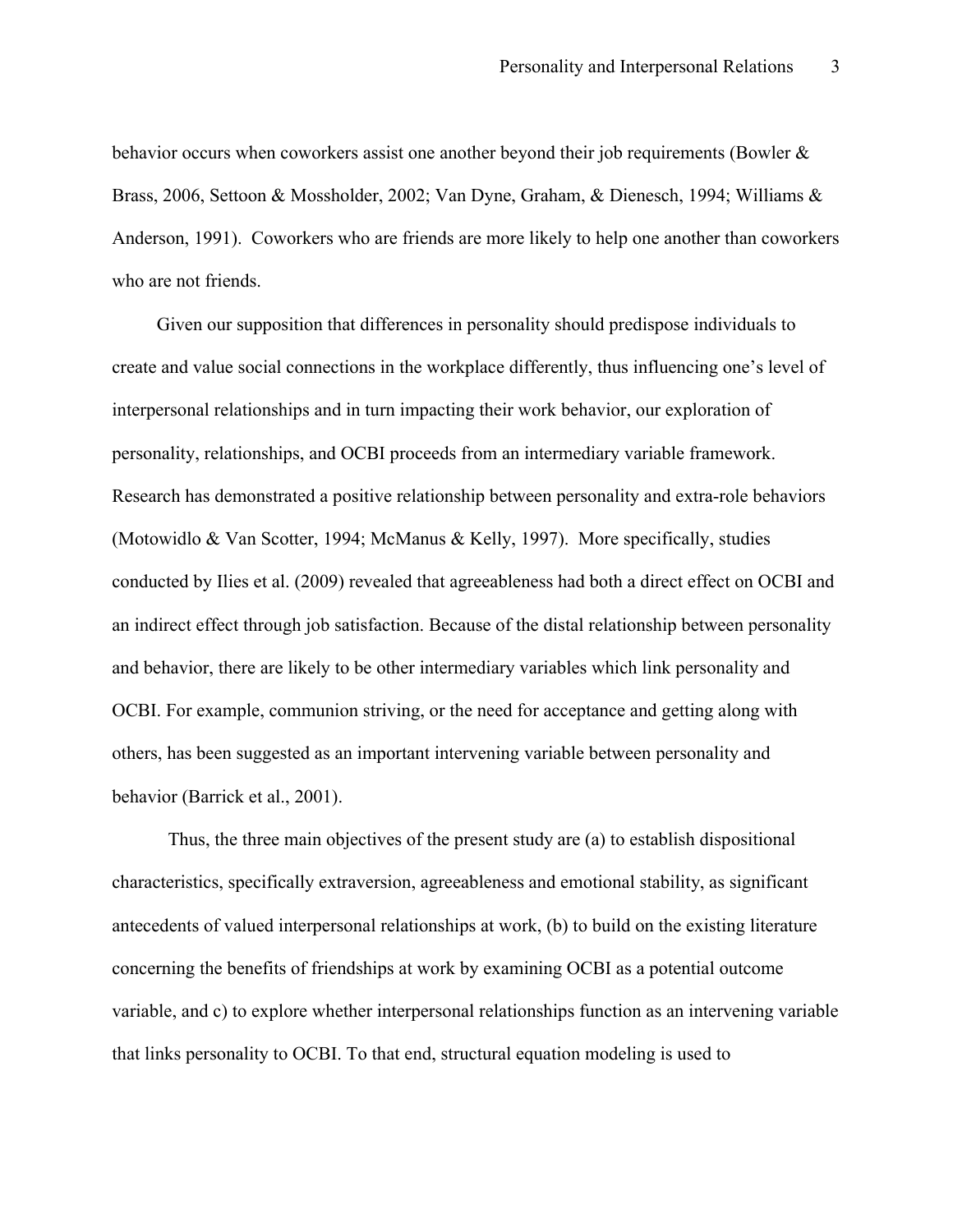simultaneously test a full model representing each of these relationships as illustrated in Figure 1.

#### *Antecedents of Interpersonal Relationships at Work*

Past research has focused on the formation of interpersonal relationships at work as a function of employee demographics and the work environment. Song and Olshfski (2008) proposed that who we claim as our friends is influenced by our family ties, class, ethnic background, race, gender, age, experience, interests, and geography. Many theories support the proposition that demographic characteristics impact social relationships between individuals (Sacco & Schmitt, 2005). Social categorization (Tajfel, 1981; Turner, 1987) and social identity theories (Tajfel & Turner, 1986; Turner, 1982) put forth that people categorize themselves and others into in-groups and out-groups according to salient characteristics, including race and sex. Individuals tend to minimize differences among in-group members and maximize perceived differences between groups. Individuals react more positively to interactions with people in the same group, even when group distinctions are arbitrary (Sacco & Schmitt, 2005; Sherif, Harvey, White, Hood,  $\&$  Sherif, 1961). Similarly, the similarity-attraction paradigm (Berscheid  $\&$ Walster, 1978; Byrne, 1971) and relational demography theory (Tsui, Egan, & O'Reilly, 1992; Tsui & O'Reilly, 1989) suggest that demographic similarity leads to attraction and liking and positively impacts the social relationships between employees. Interestingly, these theories suggest that demographic effects on workplace relationships and the consequences of such relationships may occur even without extensive employee interaction.

In addition to demographic antecedents, organizations have many environmental characteristics that can facilitate friendship making (Pogrebin, 1987). Song and Olfshki (2008)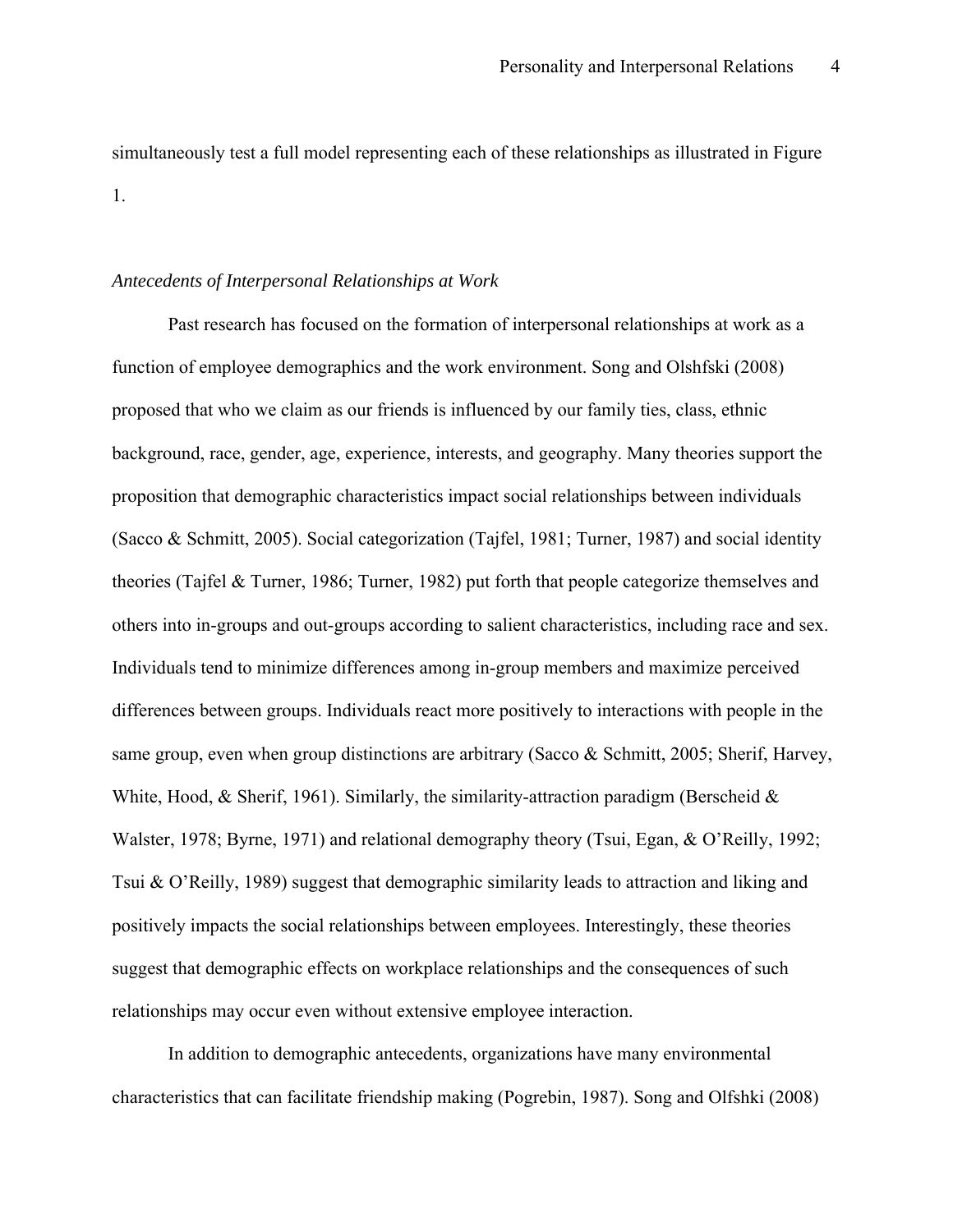suggest that organizational cultures which foster informal communication provide more opportunities to form friendships. Specifically, organizational norms and rules that encourage communication between immediate superiors and subordinates have a positive impact on friendship opportunity. Further, friendships at work may form simply because of the close proximity, interactions and shared experiences of coworkers (Lu, 1999; Berman et al., 2002). Rousseau (1995) suggested that managers may be instructed to promote a climate of openness and friendship among their staff and to set positive examples of desired workplace relationships. In a study of senior managers, Berman et al. (2002) identified common strategies for promoting a climate of friendship. The strategies included providing employees the opportunity to socialize; encouraging them to act friendly toward one another and to seek each other for emotional support; and training supervisors to establish positive relationships with employees.

## *Personality and Interpersonal Relationships at Work*

The research focus thus far on demographic and situational antecedents of interpersonal relationships at work neglects the argument that an individual's dispositional differences likely also influence the formation of positive work relationships. Indeed, researchers have paid limited attention to identifying individual, non-demographic attributes that facilitate the construction of social ties even though meaningful relationships on the job are likely to be a function of the nature of two people who come together. Developing positive interpersonal relationships at work should be rooted in dispositional differences. Kalish and Robins (2006) suggest that psychological predispositions are critical factors at the most basic level of a social relationship between two individuals. The five-factor model of personality (Barrick, Mount, & Judge, 2001; Hogan, 1991; Hough & Furnham, 2003), including openness, conscientiousness, extraversion,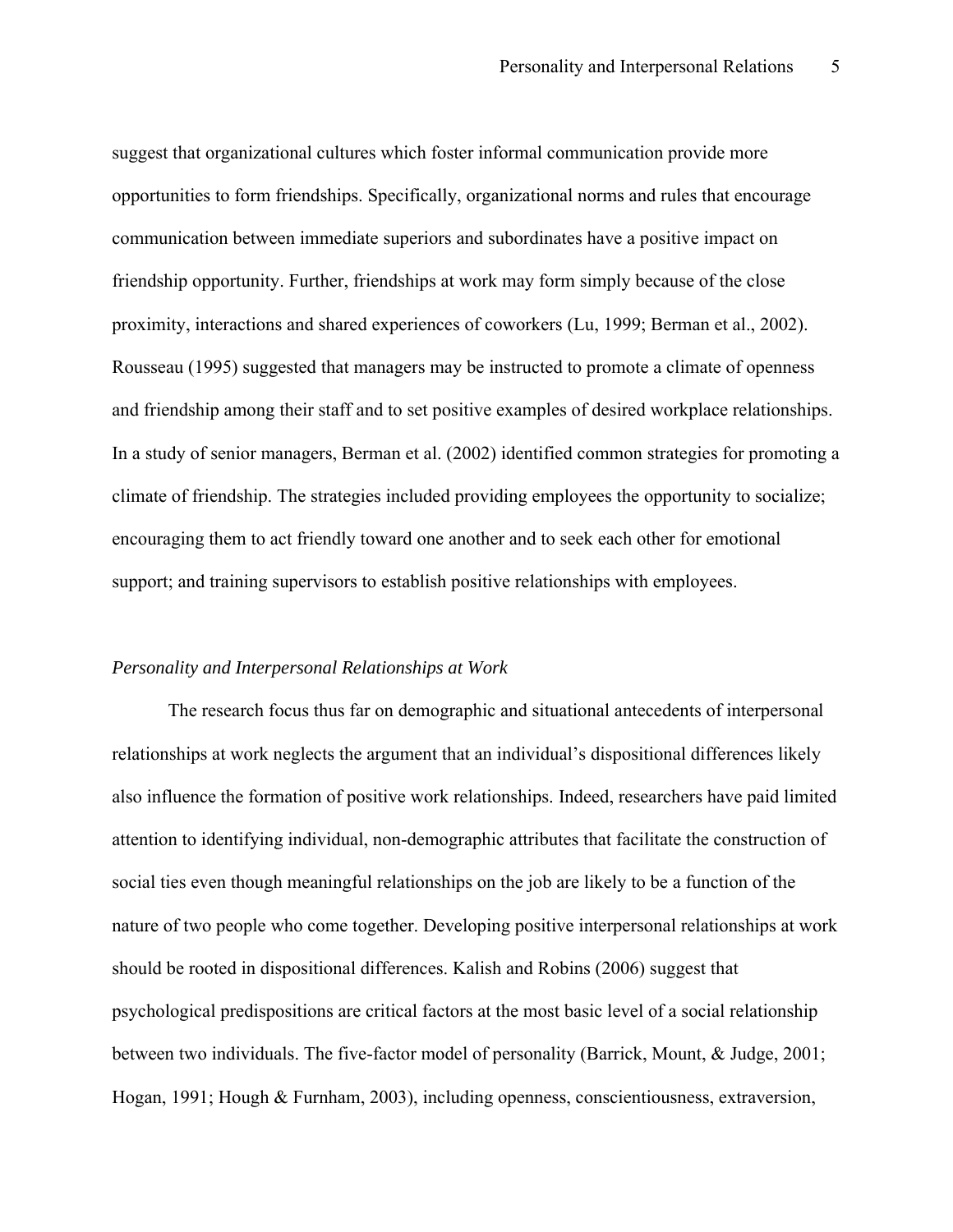agreeableness, and emotional stability, provides a meaningful theoretical framework for postulating the likelihood that certain traits lead to the development of interpersonal relationships at work. The last three traits, extraversion, agreeableness, and emotional stability, are of interest here. These three dispositional tendencies represent core elements of interpersonal behavior and represent interpersonal traits that have been demonstrated to be positively related to social cohesion (Barrick, Stewart, Neubert, & Mount, 1998; van Vianen & De Dreu, 2001). More specifically, each trait supports the development of social ties with others.

Extraverts are described as energetic, participative, gregarious and expressive. Because they tend to be social, assertive and bold in nature, extraverted individuals should form and maintain interpersonal relationships at work. Employees high on extraversion enjoy socializing and developing relationships. They are therefore more likely to cultivate social interaction and build new connections. Taking a social networks perspective, Kalish and Robins (2006) provide evidence that extraverted workers tend to construct broad, dense, heterogeneous social networks. Extraverts not only have a higher quantity of interpersonal relationships, but they also perceive those relationships to be of higher quality. Extraverted individuals feel closer to their friends and value those relationships more highly (Berry, Willingham & Thayer, 2000).

*Hypothesis 1: Extraversion will be positively related to having valued interpersonal relationships at work.* 

Agreeable individuals are described as compassionate, flexible, fair, generous and considerate (Goldberg, 1992). They have the tendency to be highly approachable because of their supportive nature and sensitivity. Costa and McCrae (1992) suggested that agreeable people are altruistic, sympathetic, and eager to help others, with an expectation that such behavior will be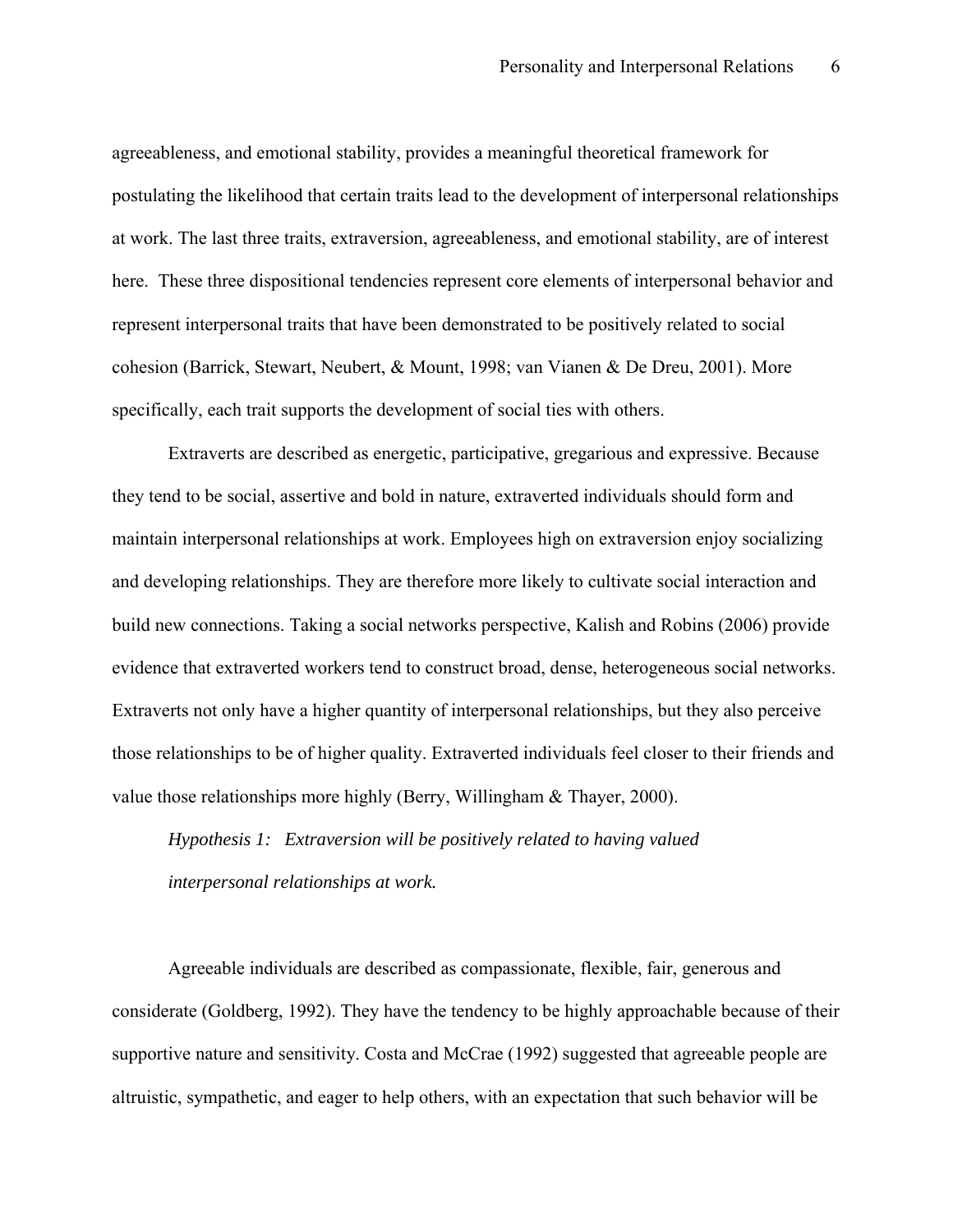reciprocated. Such individuals strive for cooperation over competition. The formation and development of interpersonal relationship are partially a function of warmth and kindness, both attributes of agreeableness (Sprecher & Regan, 2002). Klein, Lim, Saltz, and Mayer (2004) found that agreeable individuals are central in friendship networks, perhaps due to their longing for close relationships (Graziano, Jensen-Campbell, & Hair, 1996), their ability to provide social and emotional support to others and their welcoming of new friends. Agreeable individuals are predisposed to seek out interpersonally supportive and accepting environments (e.g., Barrick et al., 2002; Wiggins, 1991). Agreeable people strive to foster pleasant and harmonious interpersonal relationships (Ilies et al, 2009) and increase group harmony (Graziano et al., 1996). People prefer to be friends with individuals high on agreeableness because there is less irritation in the friendship (Berry et. al., 2000). They like other people more and tend to be liked by others in return.

*Hypothesis 2: Agreeableness will be positively related to having valued interpersonal relationships at work.* 

Emotionally stable individuals are described as confident, controlled, and well-adjusted. They have a tendency to be calm, unemotional and secure (Barrick & Mount, 1996). These characteristics combined with their positive disposition attract others to emotional stable individuals as a source of support. Emotionally stable individuals are pleasurable to be around because they tend to be happy (Hills & Argyle, 2001; Vitterso, 2001). Contrarily, individuals low in emotional stability (i.e., high in neuroticism) often express anger, moodiness or insecurity and are not central in their friendship networks (Klein et. al., 2004). Individuals high on emotional stability experience more positive relationships with others because they possess higher levels of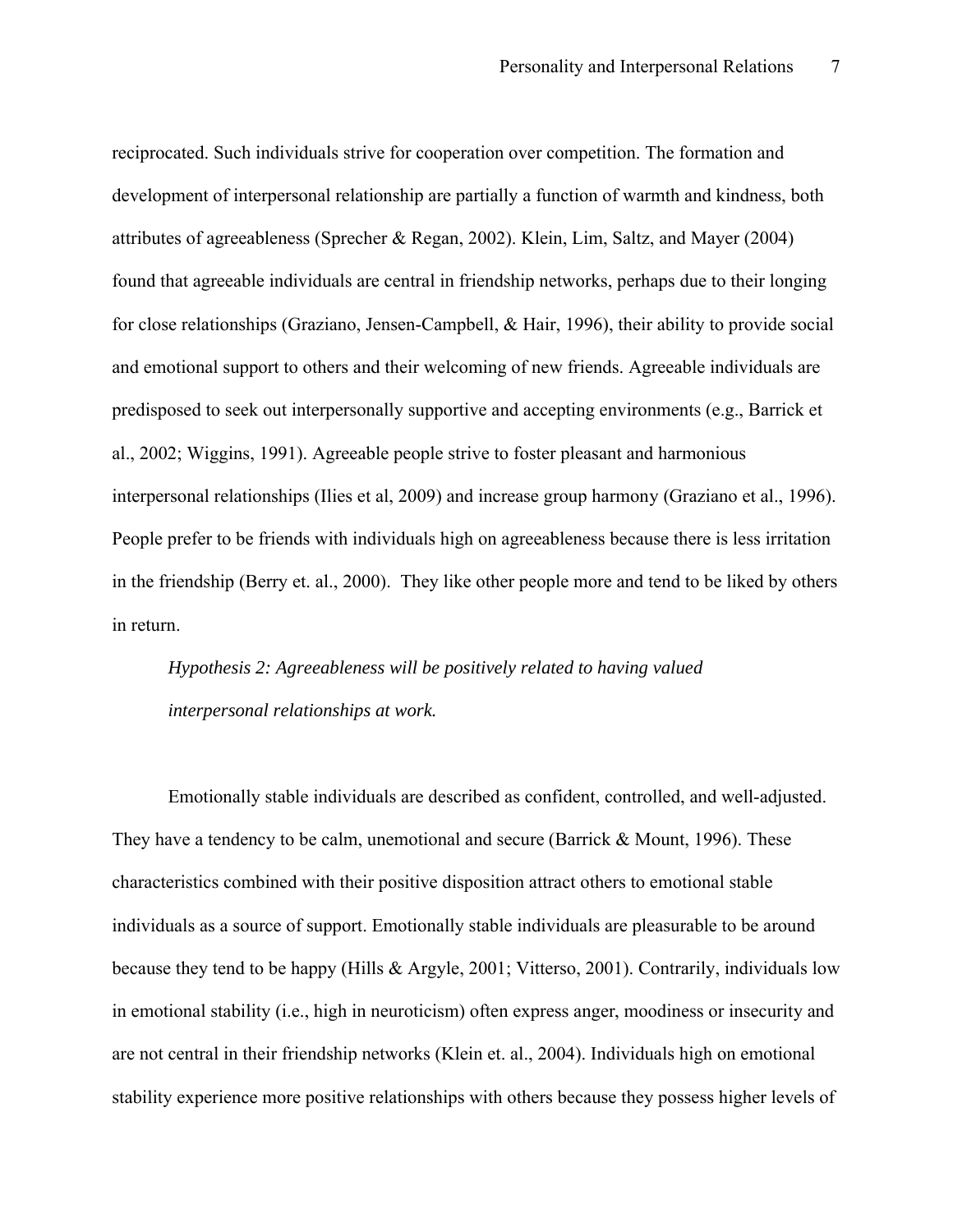tolerance, forgiveness, and an even-temperedness resulting in less conflict (Berry et al., 2000; Walker & Gorsuch, 2002). Emotionally stable individuals are more likely to be liked by others, a basic prerequisite for forming and maintaining interpersonal relationships at work (Xia, Yuan, & Gay, 2009).

*Hypothesis 3: Emotional stability will be positively related to having valued interpersonal relationships at work.*

## *Outcomes of Interpersonal Relationships at Work*

Valued interpersonal relationships positively impact individual attitudes, opinions and organizational outcomes (Becker, 1992; Dotan, 2009; Maertz, Griffeth, Campbell, & Allen, 2007; Morrison, 2004; Mossholder, Settoon, & Henagan, 2005; Rioran & Griffeth, 1995). This is true for both relationships between coworkers and relationships between supervisors and subordinates. In a study of government workers in South Korea and the United States, Song and Olfshki (2008) found that in both countries friendships between superiors and subordinates positively affect work attitudes. Robinson et al. (1993) found similar results when examining work units of nurses. Unit morale was directly related to supervisor support and co-worker relationships. Results from a Gallup study suggest that friendships and socially supportive environments at work are related to employee engagement and commitment (Ellingwood, 2001). Chiaburu and Harrison (2008) found that coworker support, including coworker mentoring, friendliness and positive affect, was associated with increased levels of job satisfaction, job involvement and organizational commitment. In the same study, coworker support was negatively associated with detrimental aspects of role perceptions (e.g., role ambiguity, role conflict and role overload). Further, communicating with others for affection or inclusion eases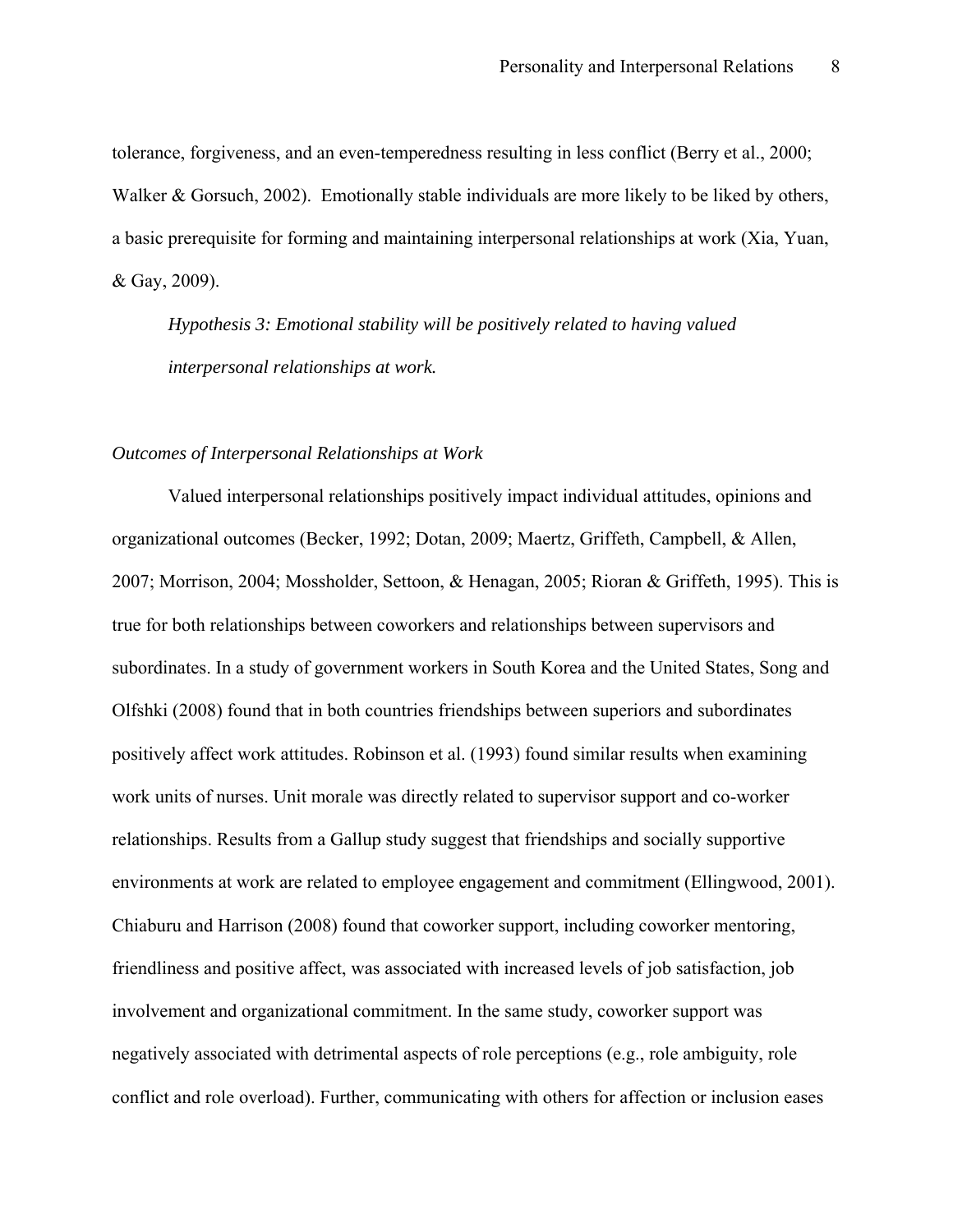frustration and job-related anxiety and stress (Anderson & Martin, 1995). Positive work relationships help to reduce turnover and improve performance by providing functional-, task- or career-related benefits. In a study of employees in a small electric utility organization, Riordan and Griffeth (1995) found that perceptions of friendship opportunities in the workplace had a direct effect on job involvement and job satisfaction and an indirect effect on organizational commitment and intention to turnover. Supervisors who establish positive work relationships with subordinates (i.e., adopt a relational management style) can improve employee retention (Newman, 2007). Case evidence from the service industry found that stores experienced lower turnover rates when managers built social webs and cultivated a close culture among workers. As characterized by a district manager for a national food-service chain, "…it's not the pay that makes employees stick around, it's their relationship with their manager" (White, 2005, pp. A1). Performance levels improve because social ties help sustain productivity via coworker support (Chiaburu & Harrison, 2008). Further, informal learning is more likely to take place between coworkers with higher quality relationships, leading to higher levels of learning (Eraut, 2004) and increased performance.

## *Interpersonal Relationships at Work and Interpersonal Citizenship Behavior*

Organizational citizenship behavior (OCB) is defined as helping behavior that is not formally rewarded by the organization, but which aids in the functioning of the organization (Organ, 1997). OCB is distinguishable from task performance, which refers to activities that appear in a formal job description like transforming raw materials into goods and services or maintaining the technical core, and enables the organization to function more effectively and efficiently.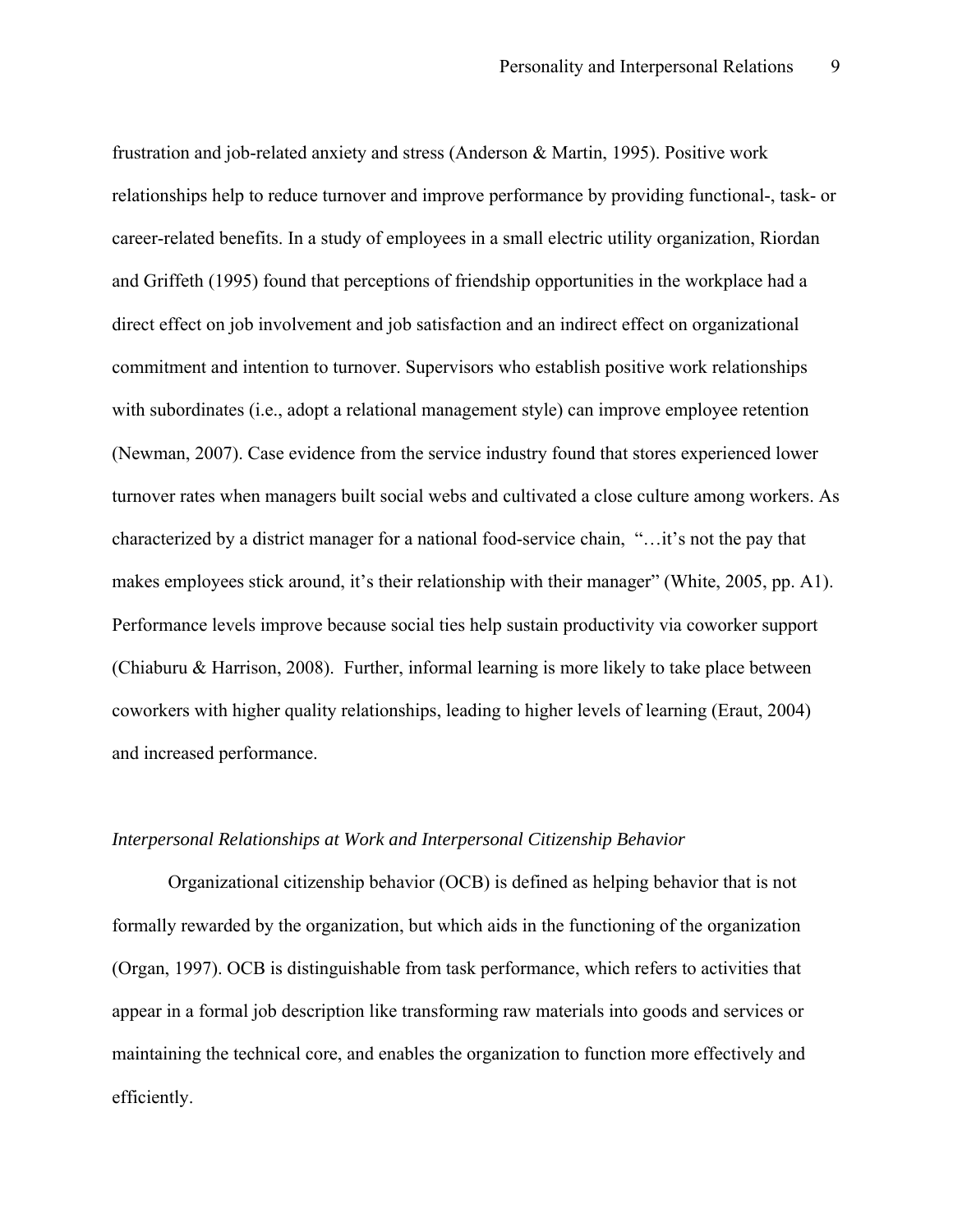Researchers have distinguished between two distinct components of OCB as determined by the target of the helping behavior: the organization as a whole (OCBO) or the individual worker or supervisor (OCBI) (Ilies et al., 2009; Williams & Anderson, 1991). OCBI, also referred to as interpersonal facilitation (Van Scotter & Motowidlo, 1996), refers to citizenship behavior which directly helps coworkers or assists supervisors and indirectly contributes to the organization (Williams & Anderson, 1991) by enhancing productivity, increasing coordination and developing and maintaining a positive work climate (Podsakoff et al., 2000). OCBI requires that a specific person benefits from the helping behavior. Helping a coworker to complete a project, perform a task or solve a problem (Organ, 1988) or sharing work related information are all examples of OCBI. Ilies et al. (2007, 2009) provided evidence that OCBI is distinct from OCBO and that there is value in examining them separately. Specifically, the two different types are likely to have different antecedents. Employees are likely to be more inclined to help coworkers and supervisors who are friends (Bowler & Brass, 2006), suggesting that the formation of valued interpersonal relationships should support OCBI.

Close social ties should enhance OCBI because individuals more readily engage in prosocial behavior directed at in-group members than out-group members (Piliavin, Dovidio, Gaertner & Clark, 1982). Employees engage in altruistic, helping and cooperative behaviors to benefit their friends at work (Ilies et al., 2009). In doing so, they are more likely to share knowledge and assist their friends compared to other employees with whom they lack a positive interpersonal relationship. Additionally, individuals working with friends are more likely to experience positive moods at work. Positive moods foster helping and prosocial behavior (George, 1990, 1991; Isen & Levin, 1972). The association between relationships at work and OCB has typically been examined using social exchange theory (Blau, 1964, 1986). A social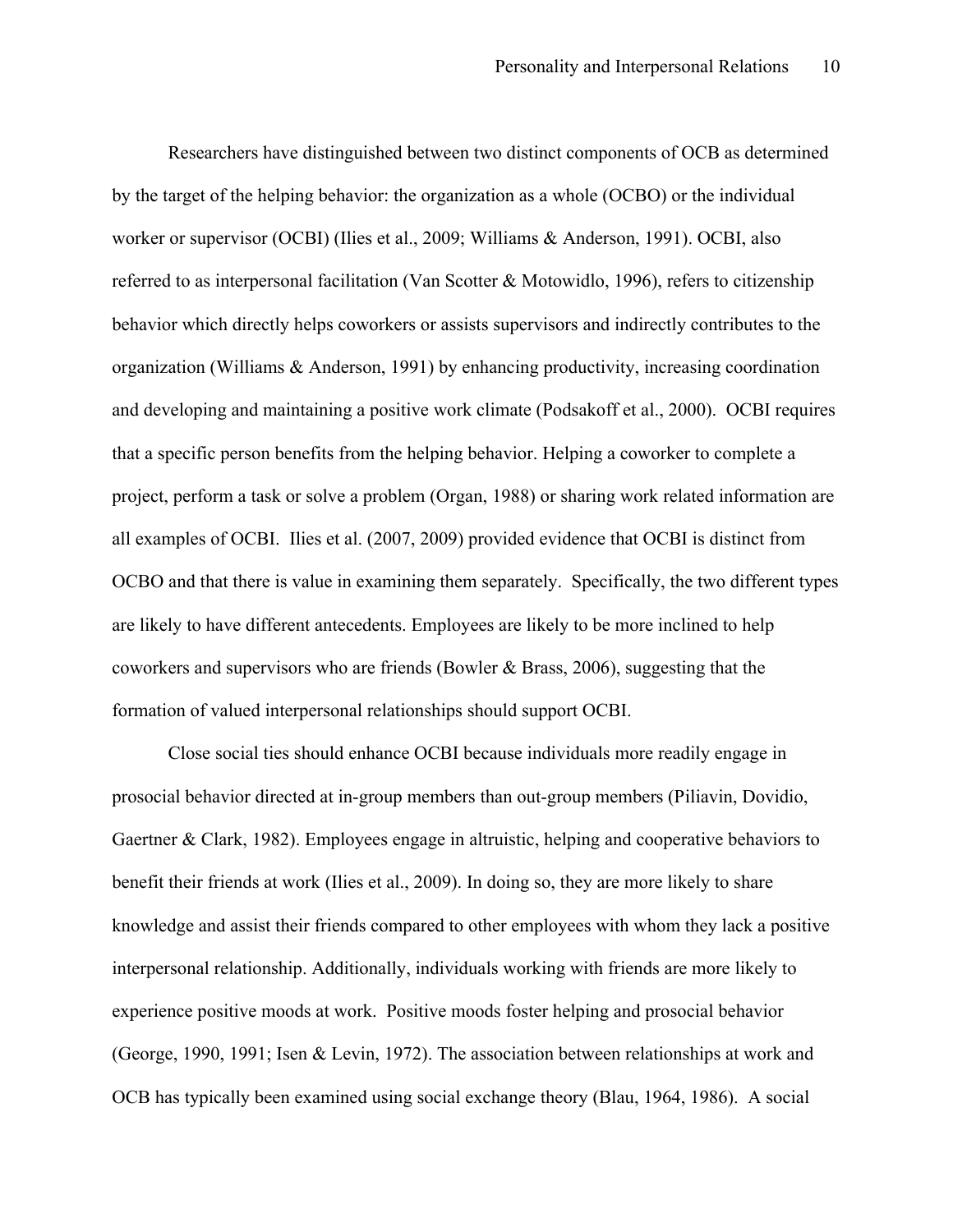exchange perspective suggests that strong friendship ties lead to reciprocity of behavior (Bowler & Brass, 2006). After an initial act of OCBI, friends will reciprocate such behavior by continuously performing OCBI directed at one another. Drawing on social exchange theory and using a social network perspective, Bowler and Brass (2006) found that the strength of friendship between two people is positively associated with the performance and receipt of OCBI. Based on similar exchange principles, Chiaburu and Harrison (2008) found that employees will respond to co-worker support and helping behavior by reciprocating such actions and engaging in more OCBI. Finally, Settoon et al. (1996) found that leader member exchange had a strong relationship with OCBI suggesting that employees will also engage in these types of behaviors toward supervisors with whom they have a good relationship.

*Hypothesis 4: Valued interpersonal relationships will be positively related to interpersonal citizenship behavior.* 

## Method

## *Sample*

The sample consisted of 438 front-line service employees from a casual dining, national restaurant chain in the United States. The sample was 60% female and 85% White. The average age was 26 years old. Forty-six percent of the sample was currently enrolled in school and 85% had completed some college courses.

#### *Procedure*

Nine-hundred and ninety eight front-line service employees were invited to participate in a study about their work environment. The employees received a packet that contained information about the study, a survey with measures of personality, interpersonal relationships,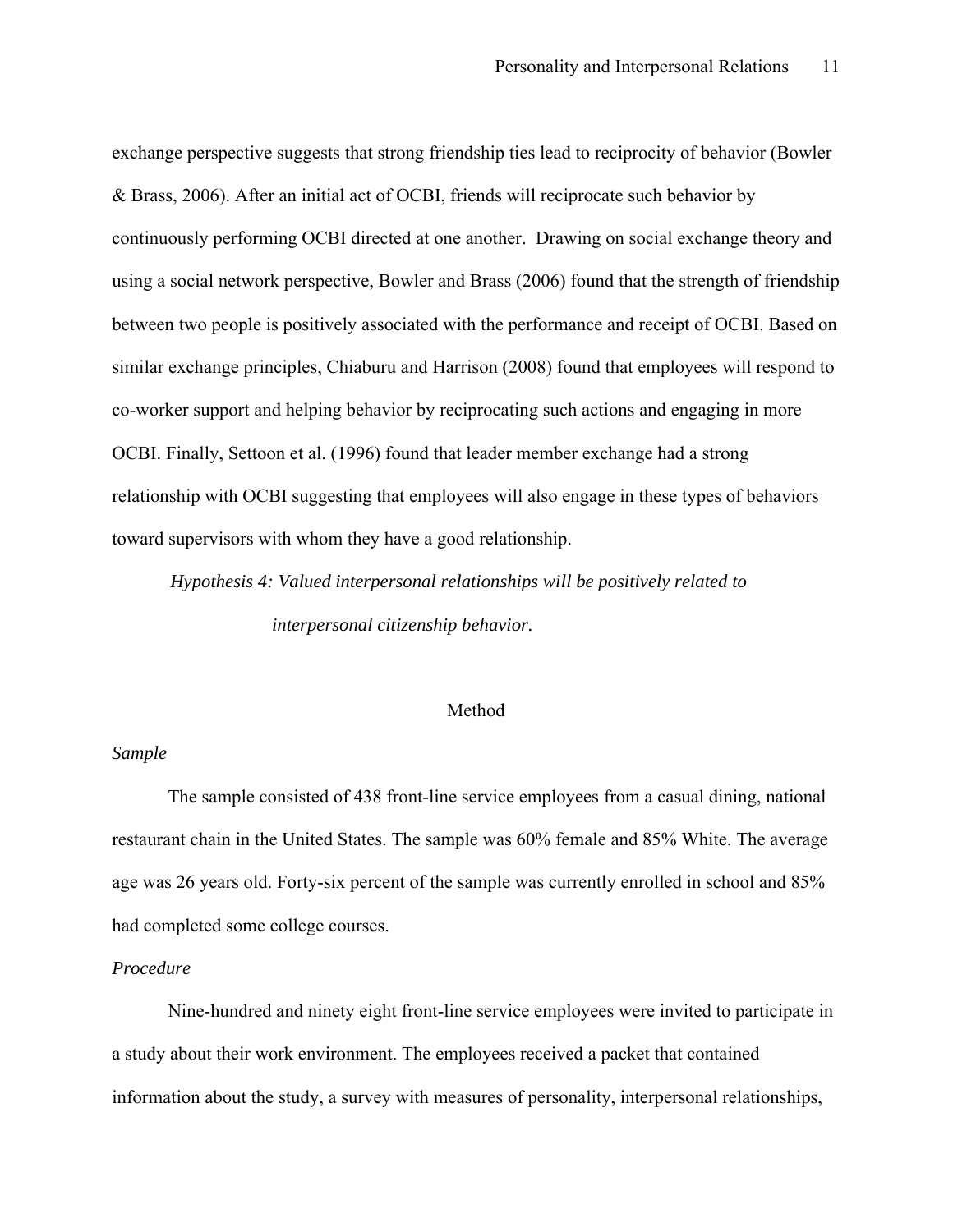and demographics, instructions for completing the survey, and an assurance that their responses would remain confidential. Employees who voluntarily chose to participate completed the survey during work time. From the 998 research packets sent out, 438 were returned with useable data, yielding a participation rate of 44%. At the same time, up to three different supervisors were asked to provide interpersonal citizenship behavior ratings for each employee. Supervisors received packets that contained information about the study, an OCBI rating form, instructions for completing the form, and an assurance that their responses would remain confidential and would not be used for making administrative decisions about employees. Of the 438 employees with usable data, 429 received OCBI ratings from at least one supervisor.

## *Measures*

*Personality.* The Agreeableness, Extraversion and Emotional Stability scales of the Mini-IPIP (International Personality Item Pool) served as measures of the three five-factor model traits (Donnellan, Oswald, Baird, & Lucas, 2006). Each scale consisted of four items administered with a 5-point Likert scale  $(1 = \text{very inaccurate}, 5 = \text{very accurate})$ . Scale scores were calculated by computing the average response across items within a given scale.

*Valued Interpersonal Relationships.* The extent to which participants had developed positive interpersonal relationships with others at work was measured using an expanded version of the Constituent Attachment scale (Maertz & Campion, 2004). This scale captures whether individuals have constructed valued ties to people or groups in an organization. High scores on the scale are associated with coworker support, close friendships with coworkers and supervisors, and high levels of work group cohesion. The expanded version consisted of the two items provided by Maertz and Campion (2004) combined with five additional items written to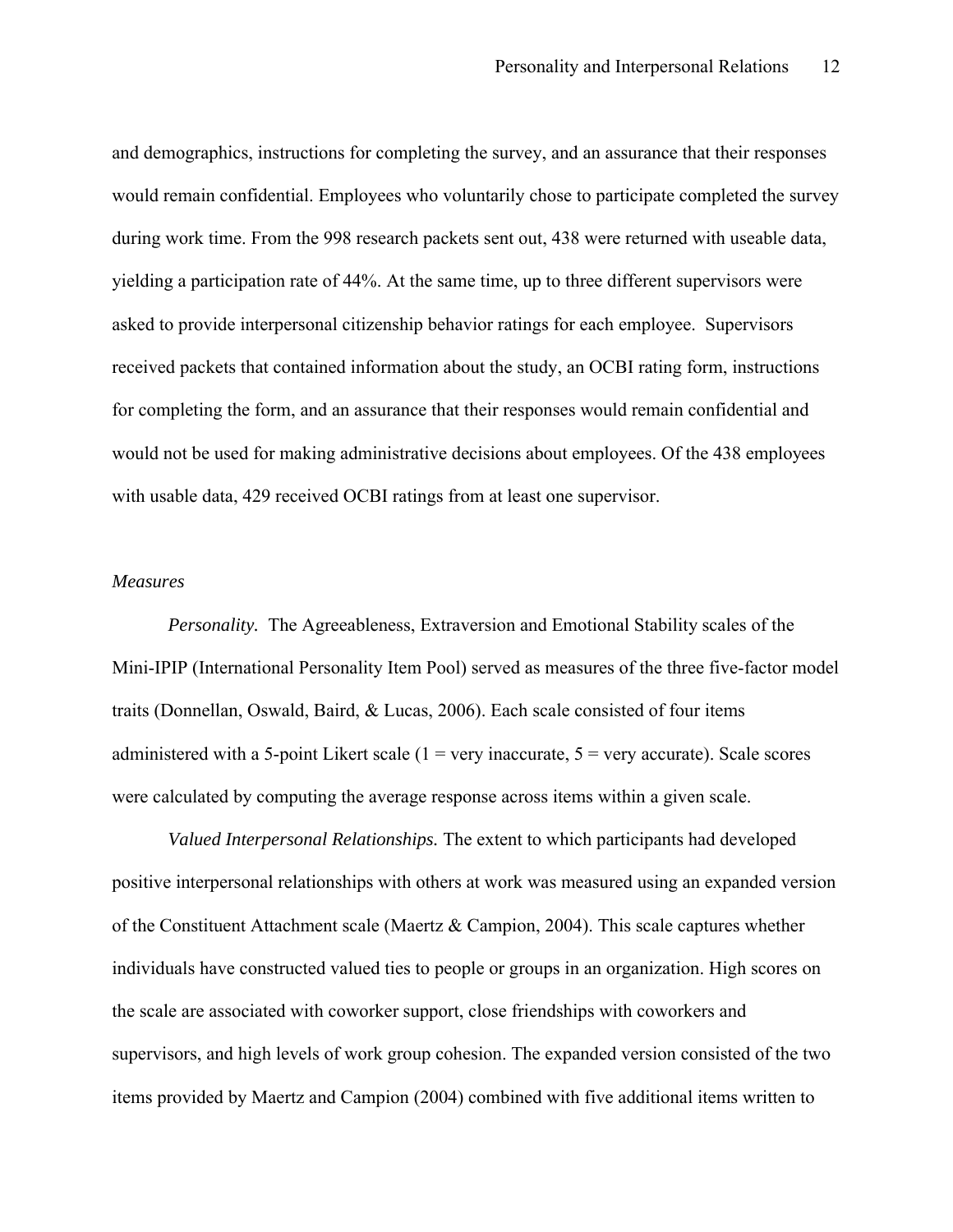more fully capture the extent of coworker and supervisor interpersonal relationships. Sample items include "I would lose valuable working relationships with the people here if I quit" and "I enjoy working here because of the people I work with". Items were administered with a 5-point Likert scale ( $1 =$  strongly disagree,  $5 =$  strongly agree). Scale scores were calculated by computing the average response across items within the scale.

*Interpersonal Citizenship Behavior.* OCBI was measured using four items from Williams and Anderson (1991) written to assess citizenship behaviors directed at individuals. A sample item from the scale is "This employee helps others who have heavy workloads". Items were administered with a 5-point Likert scale  $(1 =$  strongly disagree,  $5 =$  strongly agree). Scale scores were calculated by computing unit-weighted composites of the item-level averages of the supervisor ratings. Prior to calculating the composite scores, the reliability of the mean ratings was estimated by calculating an intraclass correlation coefficient (ICC **=** .67) which confirmed moderate agreement, indicating that aggregation to item-level averages was appropriate (Lebreton & Senter, 2008)**.**

#### *Analyses*

Structural equation modeling (SEM) was used to analyze these data for two reasons. First, because of the potential for common method variance (CMV) to bias any bivariate estimates involving the personality and interpersonal relationships variables, we sought to conduct a more conservative test of the hypotheses by simultaneously estimating the relationships among the variables while at the same time accounting for an associated uncorrelated method factor (Podsakoff, MacKenzie, Lee, & Podsakoff, 2003). Second, SEM is recommended for testing for the presence of an intermediary variable when multiple antecedent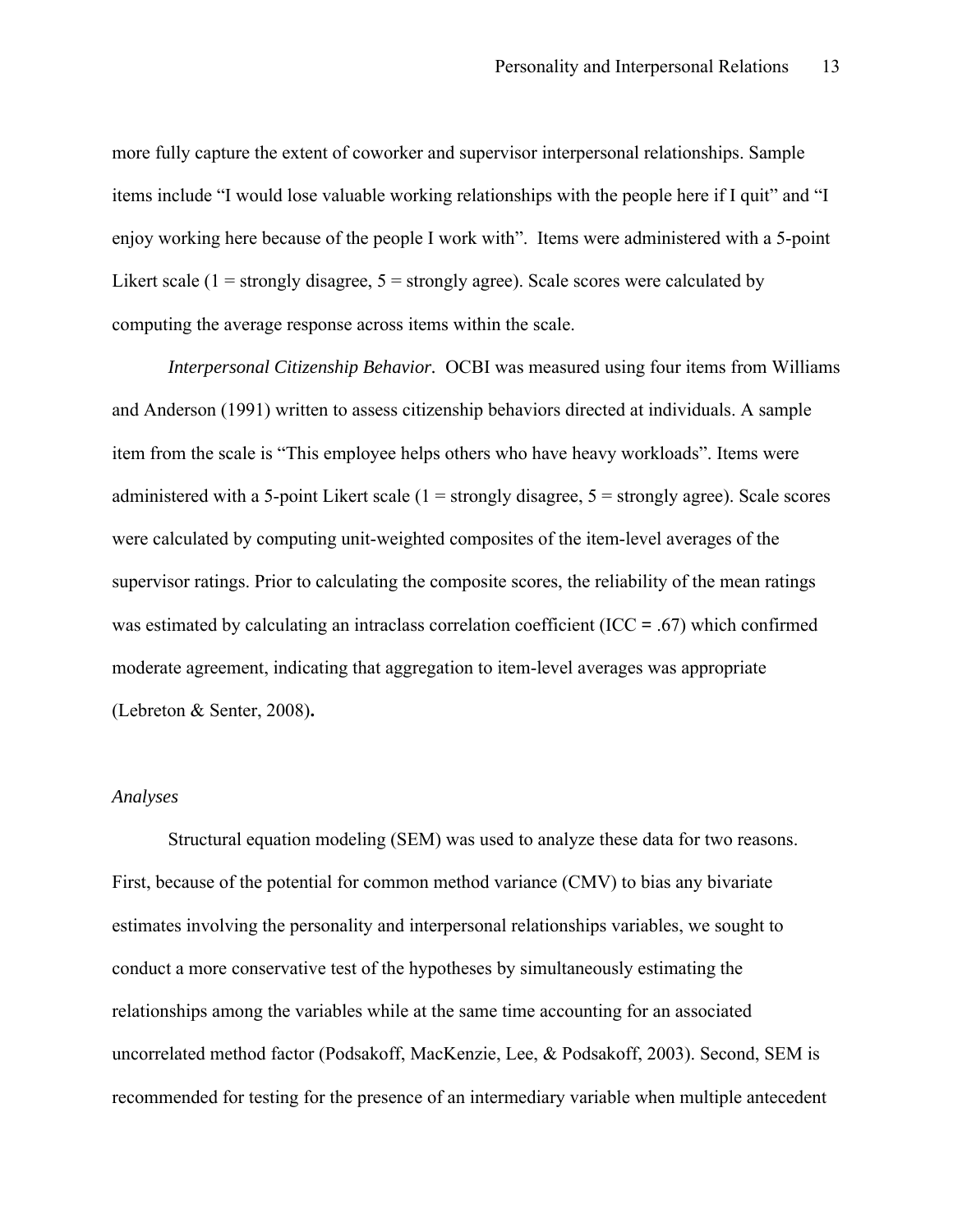variables are included in a model containing both manifest and latent variables (Baron & Kenny, 1986; Hoyle, 1995; Lebreton, Wu & Bing, 2009). When testing this type of model, SEM allows for simultaneous estimation of the direct, indirect, and total effects contained within the model. The resulting individual parameter tests and overall model fit indices, in addition to comparative chi-square goodness-of-fit tests, permit one to draw conclusions about the likelihood of an indirect effect and the extent to which that effect operates primarily or secondarily through the intermediary variable of interest (Bing, Davison, LeBreton & LeBreton, 2002; Byrne, 1998; Lebreton, Wu & Bing, 2009). AMOS was used to estimate the parameters of the hypothesized models.

## Results

Table 1 presents the means, standard deviations, and intercorrelations for the study variables. Internal consistency reliability coefficients are presented on the diagonal. The study hypotheses proposed that extraversion, agreeableness and emotional stability would be positively related to valued interpersonal relationships, and that valued interpersonal relationships would be positively related to OCBI. The bivariate relationships between valued interpersonal relationships and each of the other variables were positive and significant, providing initial support for all of the hypotheses.

Following the approach laid out by Podsakoff et al. (2003) for the incorporation of an unmeasured latent variable, the initial model tested using SEM included only the five latent variables of extraversion, agreeableness, emotional stability, valued interpersonal relationships and OCBI. All of the variables had four indicators, with the exception of valued interpersonal relationships which was measured by seven indicators. When testing the model, covariance paths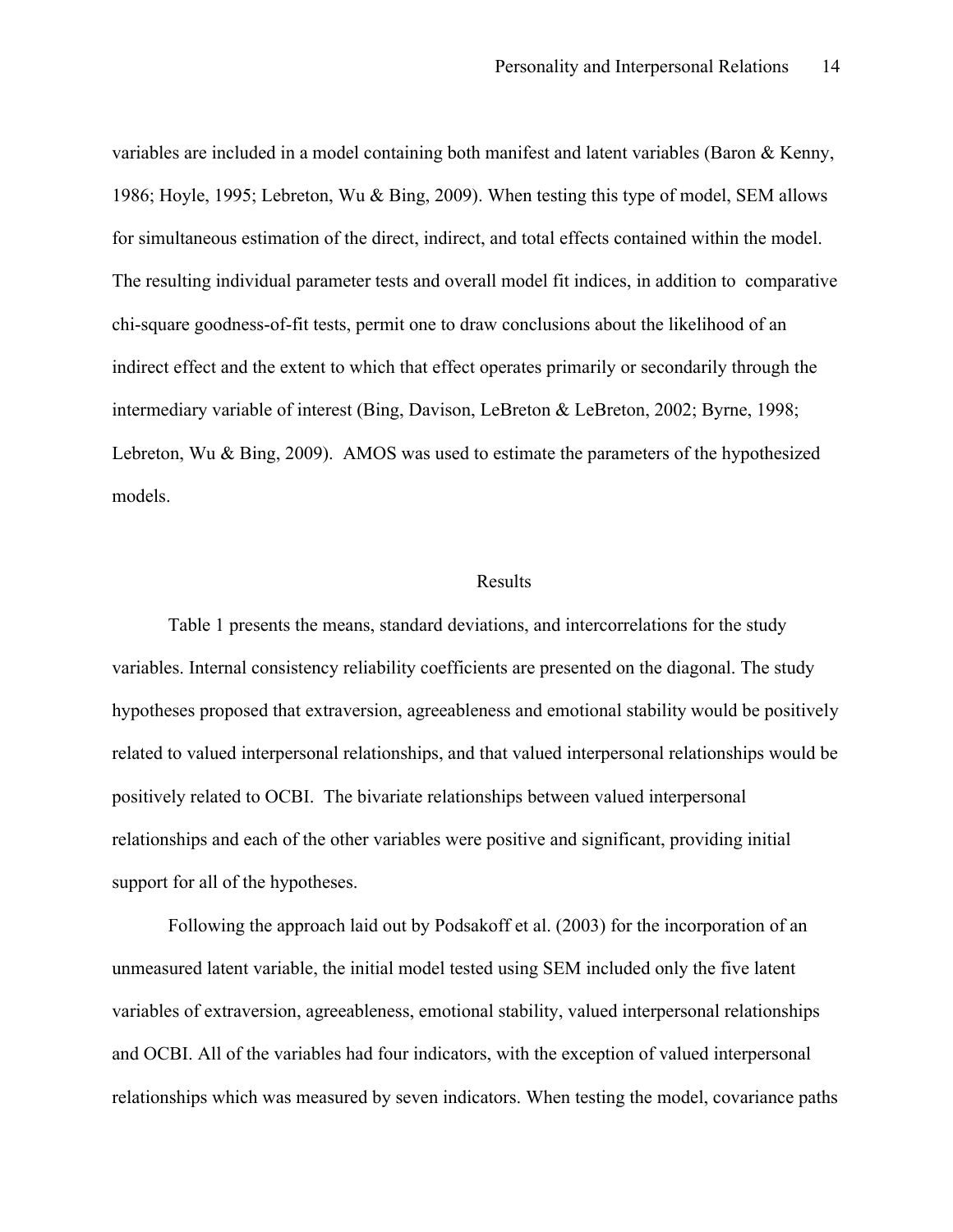among the three personality dimensions were constrained to facilitate an examination of the discrete relationships of each dimension with the endogenous factor in the model (Hirschfeld, Jordan, Thomas, & Field, 2008). The goodness-of-fit indices used to judge the fit of the path model indicate the likelihood that the hypothesized model could have produced the observed data. The initial model produced acceptable fit statistics ( $\chi^2$  (226) = 859, *p* < .001, CFI = .848, NFI = .807, RMSEA = .08; Browne & Cudeck, 1993).

To examine the extent of CMV, an alternative model was estimated that included a sixth latent variable which represented an uncorrelated method factor. All of the indicators for extraversion, agreeableness, emotional stability and valued interpersonal relationships were allowed to load on this factor. Fit statistics for this model improved relative to the initial model  $(\chi^2(210) = 658, p < .001, CFI = .893, NFI = .852, RMSEA = .070)$  indicating that CMV may be an issue. Thus, the parameter estimates used to test the hypotheses were drawn from this alternative model since the presence of the uncorrelated method factor accounts for the associated method variance. As can be seen in Figure 1a, the relationships between valued interpersonal relationships and all three of the personality variables, extraversion (β = .19, *p* < .001), agreeableness ( $\beta$  = .23, *p* < .001) and emotional stability ( $\beta$  = .08, *p* < .05) were statistically significant. These results support Hypotheses 1, 2 and 3 indicating that extraversion, agreeableness and emotional stability are all positively related to having valued interpersonal relationships at work. Hypothesis 4 was also supported. As also indicated in Figure 1a, there was a statistically significant positive relationship between valued interpersonal relationships and OCBI (β = .20,  $p < .001$ ).

To understand the nature of valued interpersonal relationships as an intermediary variable, we tested a third model which contained direct effects from each personality variable to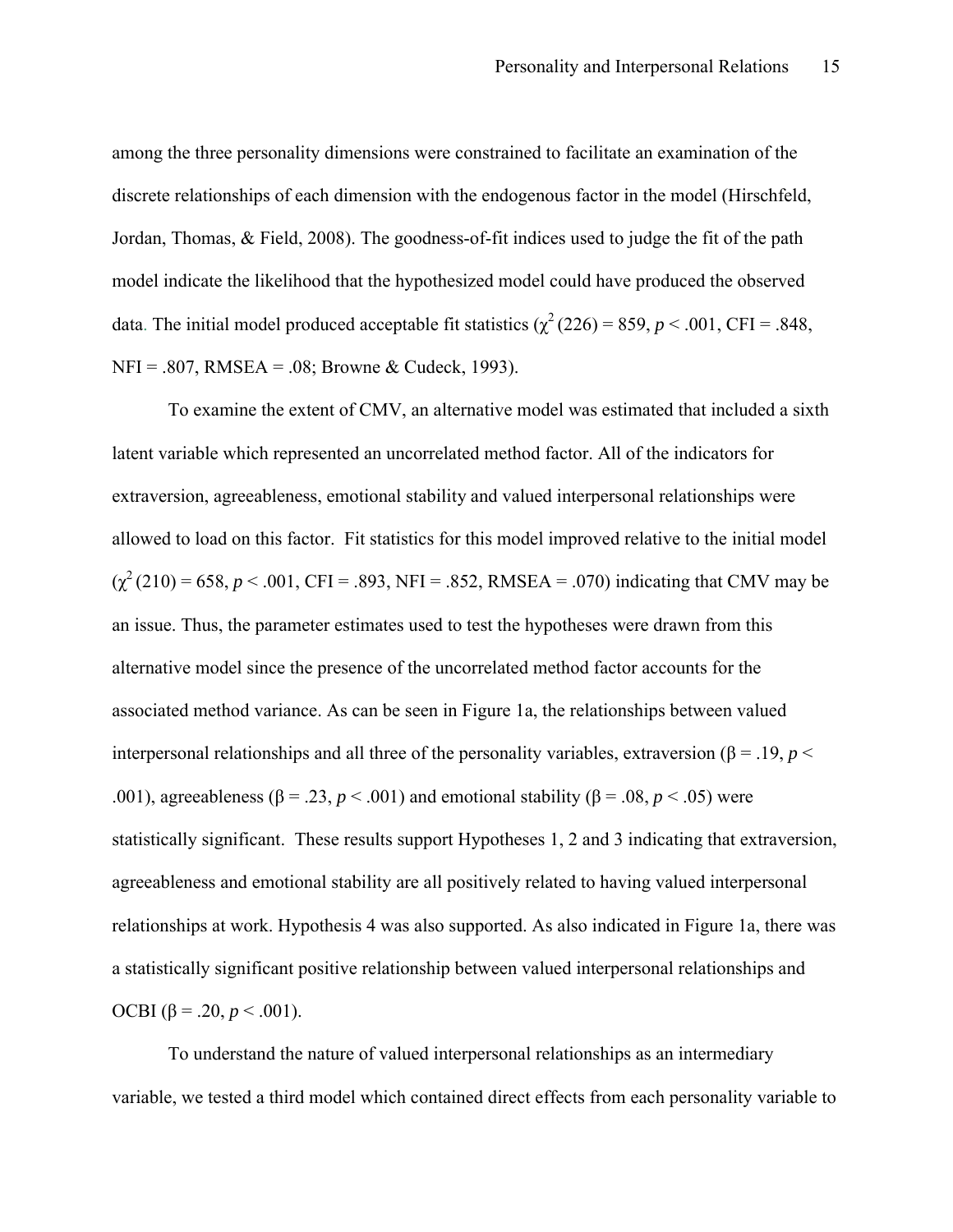OCBI. Testing this model allowed us to identify if the effect of personality on OCBI is direct, indirect, or both. The model fit for the third model was good ( $\chi^2$  (207) = 650, *p* < .001, CFI = .895, NFI = .854, RMSEA = .071) and slightly better than the model without direct effects ( $\chi^2$ <sub>diff</sub>  $(3) = 8$ ,  $p < .05$ ). The indirect effect of personality on OCBI through valued interpersonal relationships was significant for extraversion (.04,  $p < .01$ ), agreeableness (.05,  $p < .01$ ), and emotional stability  $(.02, p < .05)$ . As displayed in Figure 1b, for extraversion and emotional stability, neither the total effects (i.e., the simple relationship between the personality traits and OCBI) nor the direct effects (i.e., the effect of the personality traits on OCBI after controlling for valued interpersonal relationships) were significant. Extraversion and emotional stability influenced OCBI exclusively through their effect on the experience of positive interpersonal relationships. Though a significant total effect was found for agreeableness ( $r = .10$ ,  $p < .05$ ), a result that may account for the slight improvement in fit statistics, the lack of a significant direct effect suggests that agreeableness also operated on OCBI exclusively through its effect on valued interpersonal relationships.

## Discussion

Understanding the causes and effects of interpersonal relationships at work is becoming increasingly important. Schneider's (1987) assertion that "the people make the place" is true now more than ever. Workplace interactions are becoming more frequent as organizations emphasize teamwork and flatter organizational structures (Chiaburu & Harrison, 2008). Increased interactions intensify relationship dynamics at work, highlighting the value of research addressing interpersonal relationships in the workplace. While theorists have emphasized the importance and potential benefits of positive interpersonal relationships at work, few have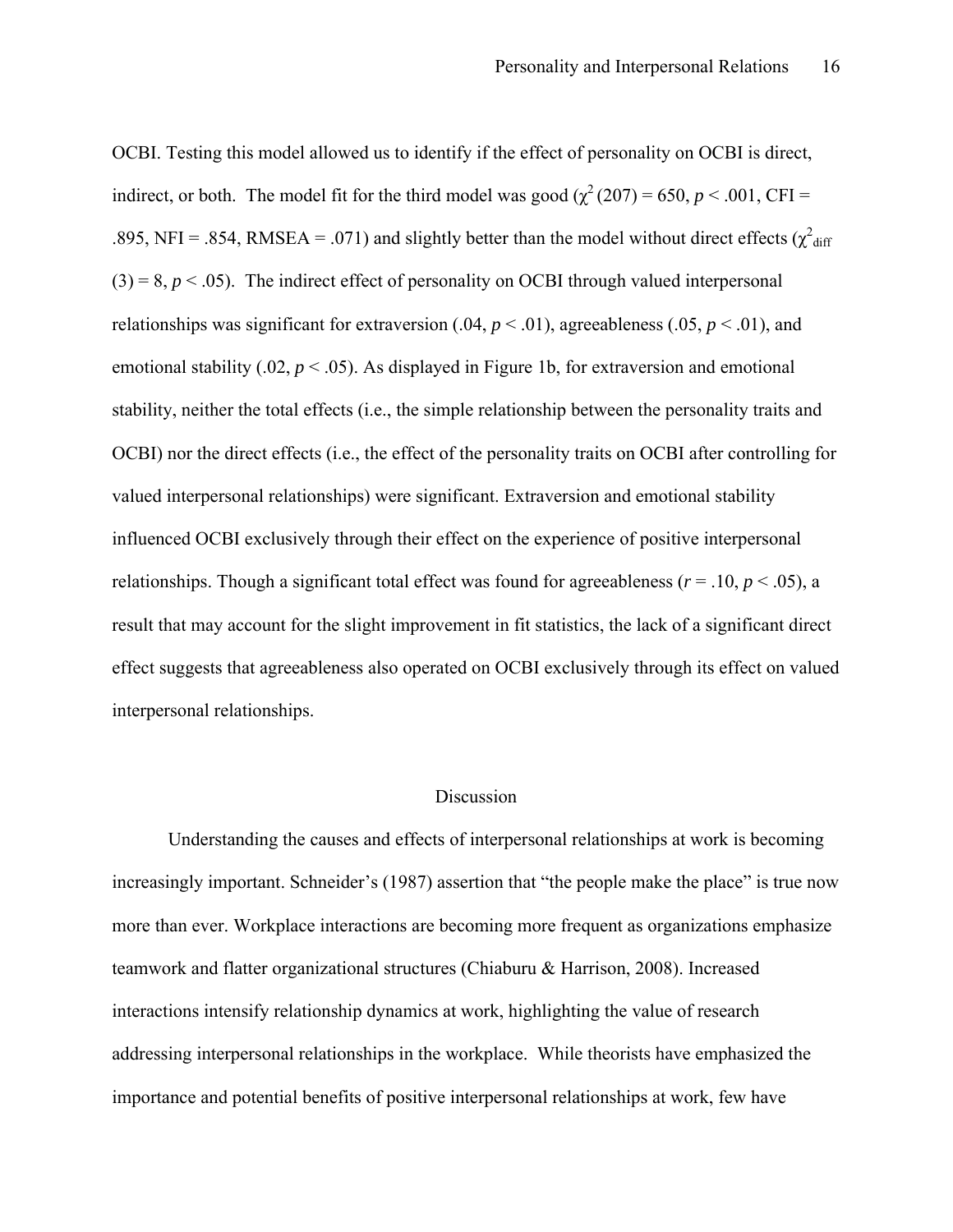looked beyond contextual and demographic causes of forming such relationships. Though OCBO has been recognized as one of the positive benefits associated with valued interpersonal relationships at work, less work has explored OCBI as a potentially positive outcome of friendships at work.

The purpose of this paper was to provide a clearer understanding of the antecedents and consequences of positive interpersonal relationships at work. There were three main objectives of the present study. The first objective was to establish dispositions as important antecedents of valued interpersonal relationships in the workplace. The second objective was to establish OCBI as an important outcome of valued interpersonal relationships. The third objective was to explore whether valued interpersonal relationships function as an intervening variable that links personality to OCBI.

Results support the assertion that dispositional differences influence one's likelihood of forming positive relationships at work. In particular, this study found that three personality dimensions, extraversion, agreeableness, and emotional stability were all positively related to forming friendships at work. This finding is consistent with past research suggesting that social relationships are based on psychological predispositions (Kalish & Robbins, 2006) and that these three traits in particular support the development of social ties (Barrick, Stewart, Neubert, & Mount, 1998; van Vianen & De Dreu, 2001). Extraverts are more likely develop and maintain friendships at work because they tend to be social, assertive, and enjoy developing relationships. Agreeable individuals are compassionate, approachable, cooperative, warm and kind; all characteristics that lead to the formation and development of positive interpersonal relationships. Emotionally stable individuals have valued interpersonal relationships at work because they are calm, even-tempered and a pleasure to be around. Thus, though their work environment and their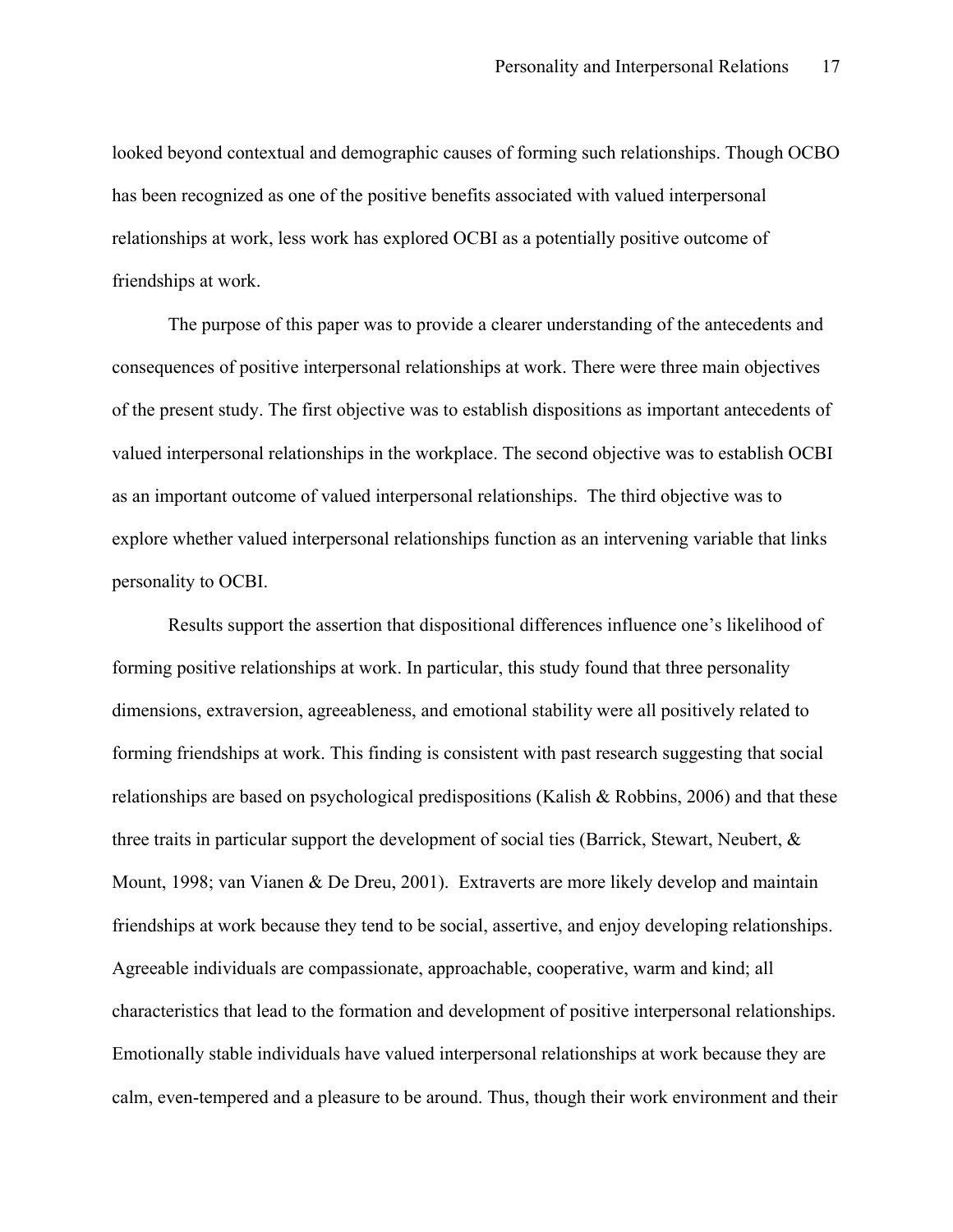demographic makeup will certainly play a role, as has been previously established, some people are inherently more likely to make friends at work than others.

Results also support the claim that valued interpersonal relationships will enhance OCBI. This finding is noteworthy, given that it could be argued that employees who have developed more social relationships at work may subsequently engage in more socializing on the job versus helping or assisting others with job tasks. This argument does not appear to hold, however, as positive interpersonal relationships resulted in greater levels of employee OCBI. This finding is consistent with past research drawing from social exchange theory and suggesting that employees are more likely to help coworkers and supervisors who are friends (Bowler & Brass, 2006; Ilies et al., 2009). Although the organization is not the direct target of OCBI, such behavior indirectly benefits the organization by promoting stable, efficient and effective organization functioning.

We simultaneously tested these relationships, and in doing so, we also found that agreeableness, extraversion and emotional stability have an indirect effect on OCBI through their effect on the forming of valued interpersonal relationships. Specifically, we found evidence for an intermediate linkage model wherein individuals who are extraverted, agreeable or emotionally stable construct and value more social connections at work, which in turn, positively impacts their performance of OCBI. This finding is consistent with meta-analytic results demonstrating that personality traits operate through more proximal antecedents to affect performance (Barrick et al., 2001; Zimmerman, 2008). Theory-driven, empirical research demonstrating the effects of dispositions on work behavior through other more proximal antecedents has been limited. Research has shown that personality traits can determine work behavior, yet, little is known about the mechanisms through which these distal traits influence such behavior (Barrick et al.,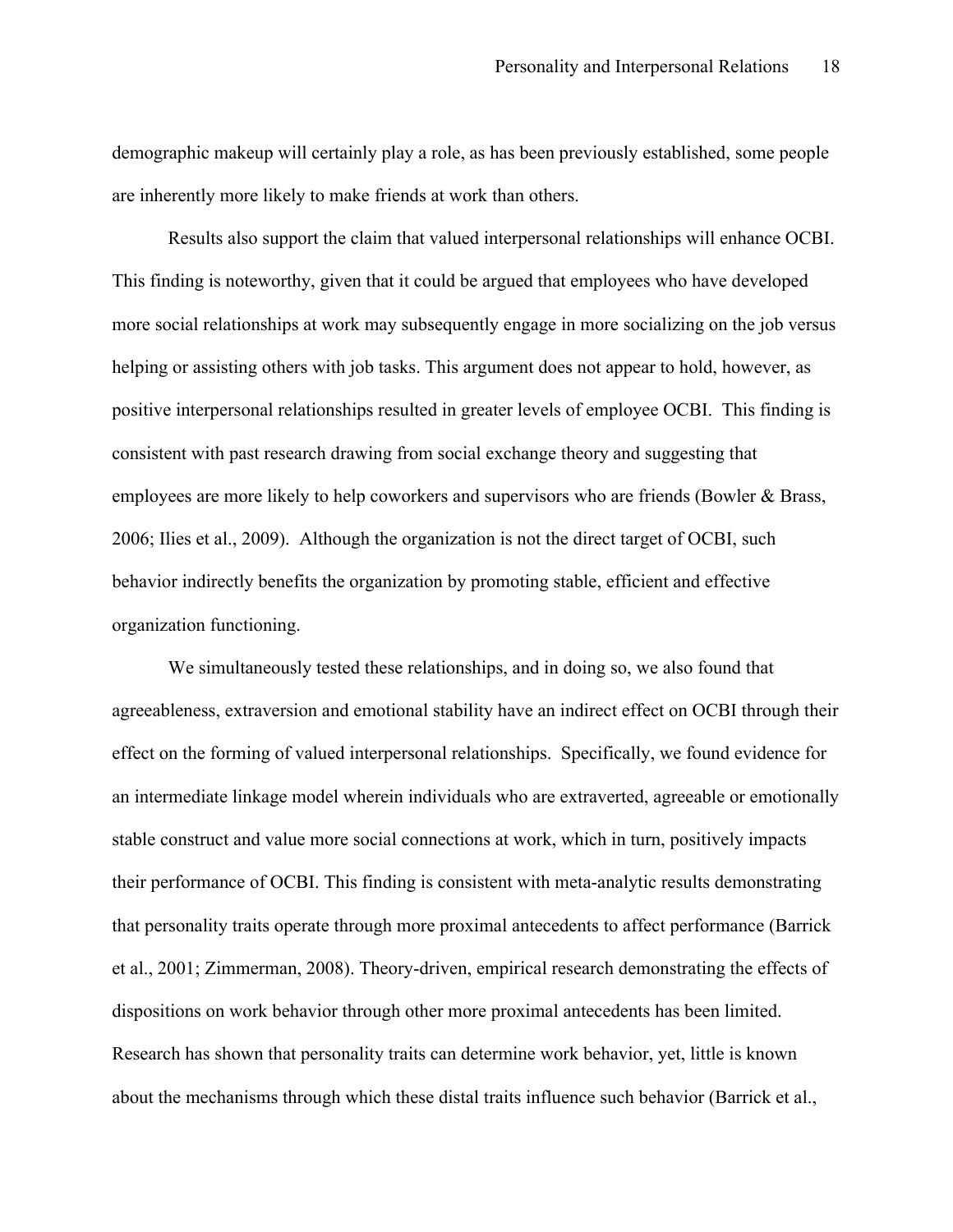2001). Because of the distal relationship between personality and behavior, valued interpersonal relationships may function as a mechanism through which these distal traits can affect OCBI.

#### *Managerial Implications*

Past studies suggest that management interventions may be instrumental in promoting friendships at work. Appropriately socializing newcomers (Allen, 2006), promoting a climate of openness and fun at work (Rousseau, 1995), initiating social activities both inside and outside of the workplace (Berman et al, 2002) and providing ongoing team building efforts are all strategies that encourage valued relationships at work. Beyond these workplace variables, though, trait differences might be leveraged during selection to impact employee work relationships. For example, managers could assess these traits when hiring to increase the chance of building a cohesive workforce based on positive interpersonal relationships. Selection on the basis of these attributes requires minimal effort given the general availability of low-cost pre-employment tests designed to screen on the basis of dispositions.

Another viable strategy for engendering valued interpersonal relationships at work is to involve employees in the recruitment and selection process through increased use of employee referrals. Referrals are a simple and low cost recruitment source that generally operate through highly homogeneous, close knit, social networks (Henly, 1999; Marsden & Gorman, 2001). As an internal labor force becomes comprised of friends or relatives of current employees, off-thejob friendships become on-the-job friendships that should foster valued interpersonal work relationships. Thus, the adoption of both selection and recruitment strategies may help employees develop greater interpersonal relationships at work.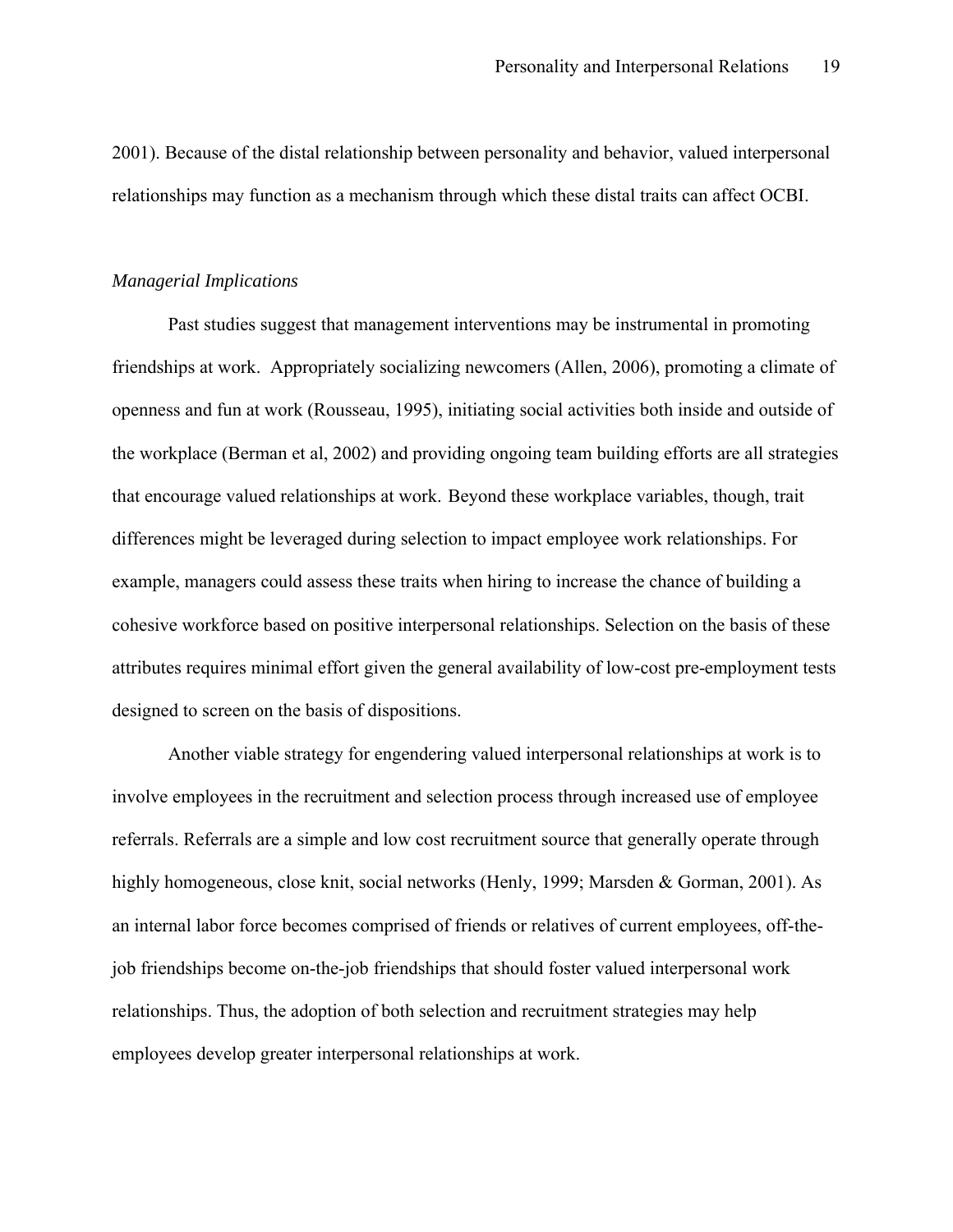#### *Limitations and Future Research*

This study is not without limitations. First, the personality and relationship variables were collected from the same respondents at the same time. Efforts were undertaken to reduce and account for the effects of CMV by psychologically separating the measurement of these variables (Podsakoff et al., 2003), and the use of supervisory ratings of OCBI represents the addition of a unique measurement source. Further, testing the model with an uncorrelated method factor provided for more conservative estimates of the hypothesized relationships. However, the potential for CMV to influence the estimates cannot be ruled out.

Second, OCBI was measured from only the supervisor perspective. In a restaurant setting, supervisors are typically aware of employee behavior and able to report whether each employee helps their coworkers and supervisors. Yet, co-workers may interpret OCBI differently than supervisors, especially since OCBI always has a specific individual target that may influence the nature of the behavior expressed. Since employees were not asked directly about co-worker OCBI, it is possible that their assessment of the extent of helping behavior experienced may differ. Research using performance ratings from different sources clearly demonstrates that ratings can vary as a function of source (Hoffman, Lance, Bynum, & Gentry, 2010; Viswesvaran, Schmidt, & Ones, 2002). Indeed, it is generally acknowledged that peer ratings combined with supervisor ratings produce assessments that are less deficient, encapsulating the extent of performance as perceived via multiple lenses. Though OCBI ratings were obtained from up to three supervisors increasing the likelihood that the extent of OCBI was accurately assessed, future research should incorporate co-worker ratings of OCBI to help ensure that such behavior is perceived and interpreted fully.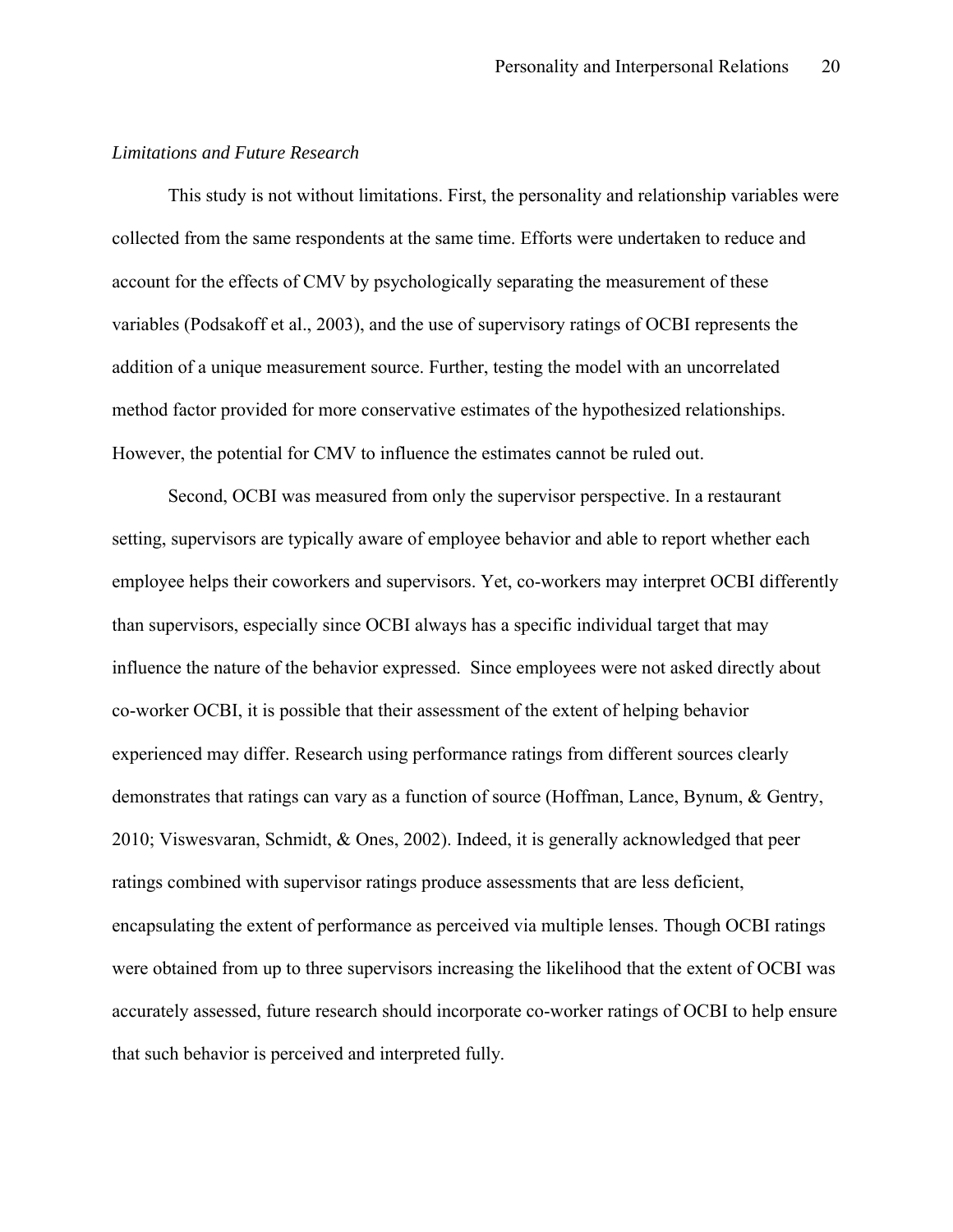Lastly, we were unable to explore whether personality impacts the formation of valued interpersonal relationships independent of workplace factors and employee demographics. Future research should test the role of dispositions in influencing the development of work relationships above and beyond situational and demographic influences. In fact, a model that includes situational, demographic and dispositional antecedents could examine how these variables interact to influence interpersonal relationships. One would expect that an extraverted, agreeable or emotionally stable individual in a workplace that also promotes friendship would experience the most valued interpersonal relationships at work and be even more likely to perform OCBI. Research that can isolate the contribution of personality, relative to the influence of other antecedents of workplace relationships, would add to our understanding of the impact of dispositions on the formation of valued interpersonal relationships at work.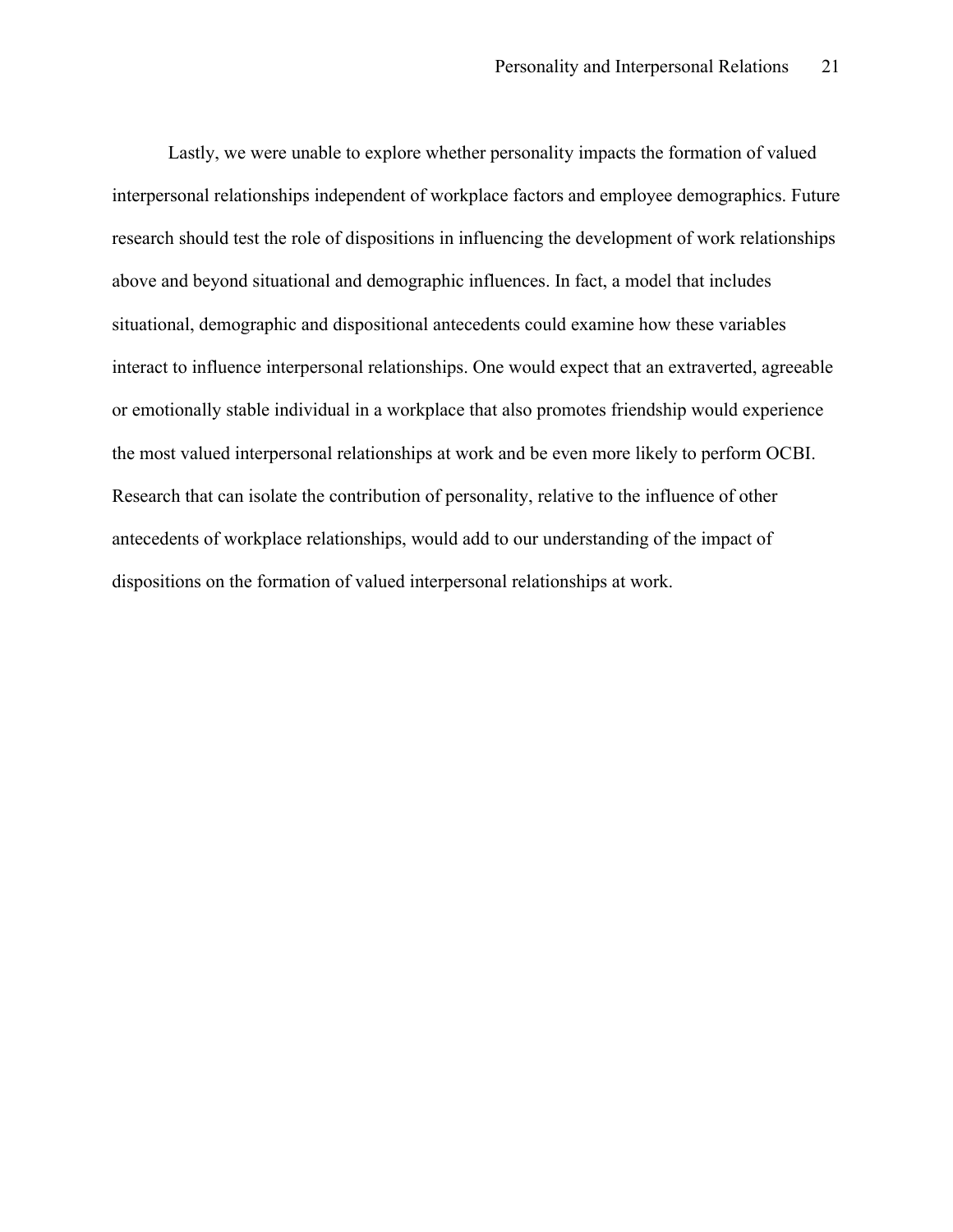## References

- Allen, D. G. (2006). Do organizational socialization tactics influence newcomer embeddedness and turnover? *Journal of Management, 32*(2), 237-256.
- Anderson, C. M., & Martin, M. M. (1995). Why employees speak to coworkers and bosses: Motives, gender, and organizational satisfaction. *The Journal of Business Communication*, *32*, 249.
- Baron, R.M., & Kenny, D.A. (1986). The moderator-mediator variable distinction in social psychological research: Conceptual, strategic, and statistical considerations. *Journal of Personality and Social Psychology*, 51, 1173-1182.
- Barrick, M. R. & Mount, M. K. (1996). Effects of impression management and self-deception on the predictive validity of personality constructs. *Journal of Applied Psychology,* 81(3), 261-272.
- Barrick, M. R., Mount, M. K., & Judge, T. A. (2001). Personality and performance at the beginning of the new millennium: What do we know and where do we go next? . *International Journal of Selection and Assessment, 9*(1/2), 9-30.
- Barrick, M. R., Stewart, G. L., Neubert, M. J., & Mount, M. K. (1998). Relating member ability and personality to work-team processes and team effectiveness. *Journal of Applied Psychology, 83*(3), 377-391.
- Barrick, M.R., Stewart, G.L., & Piotrowski, M. (2002). Personality and job performance: Test of the mediating effects of motivation among sales representatives. *Journal of Applied Psychology*, 87(1), 43-51.
- Becker, T. E. (1992). Foci and bases of commitment: Are they distinctions worth making? *Academy of Management Journal, 35*(1), 232-244.
- Berman, E. M., West, J. P., Richter J., & Maurice, N. (2002). Workplace relations: Friendship patterns and consequences. *Public Administration Review, 62*, 217-230.
- Berry, D. S., Willingham, J. K., & Thayer, C. A. (2000). Affect and personality as predictors of conflict and closeness in young adults' friendships. *Journal of Research in Personality, 34*(1), 84-107.
- Berscheid E. & Walster, E.H. (1978). *Interpersonal Attraction.* New York: Random House.
- Bing, M.N., Davinson, H.K., LeBreton, D.L.,& LeBreton, J.M. (2002). *Issues and improvements in tests of mediation.* Society for Industrial and Organizational Psychology, 17th Annual Conference, Toronto, Ontario, Canada.
- Blau, P. (1964). *Exchange and power in social life.* New York: Wiley.
- Blau, P. (1986). *Exchange and power in social life.* New Brunswick, NJ: Transaction Publishers.
- Bowler, Wm. M., & Brass, D.J. (2006). Relational correlated of interpersonal citizenship behavior: A social network perspective. *Journal of Applied Psychology*, 91(1), 70-82.
- Browne, M.W., & Cudeck, R. (1993). Alternative ways of assessing model fit. In K.A. Bollen & J.S. Long (Eds.). Testing structural equation models (pp. 136-161). Newbury Park, CA: Sage.
- Burt, R. S., Jannotta, J. E., & Mahoney, J. T. (1998). Personality correlates of structural holes. *Social Networks, 20*(1), 63-87.
- Byrne, B.M. (1998). *Structural equation modeling with LISREL, PRELIS, and SIMPLIS: Basic concepts, applications and programming.* Mahwah, NJ: Lawrence Erlbaum.
- Byrne, D. E. (1971). The attraction paradigm. New York: Academic Press.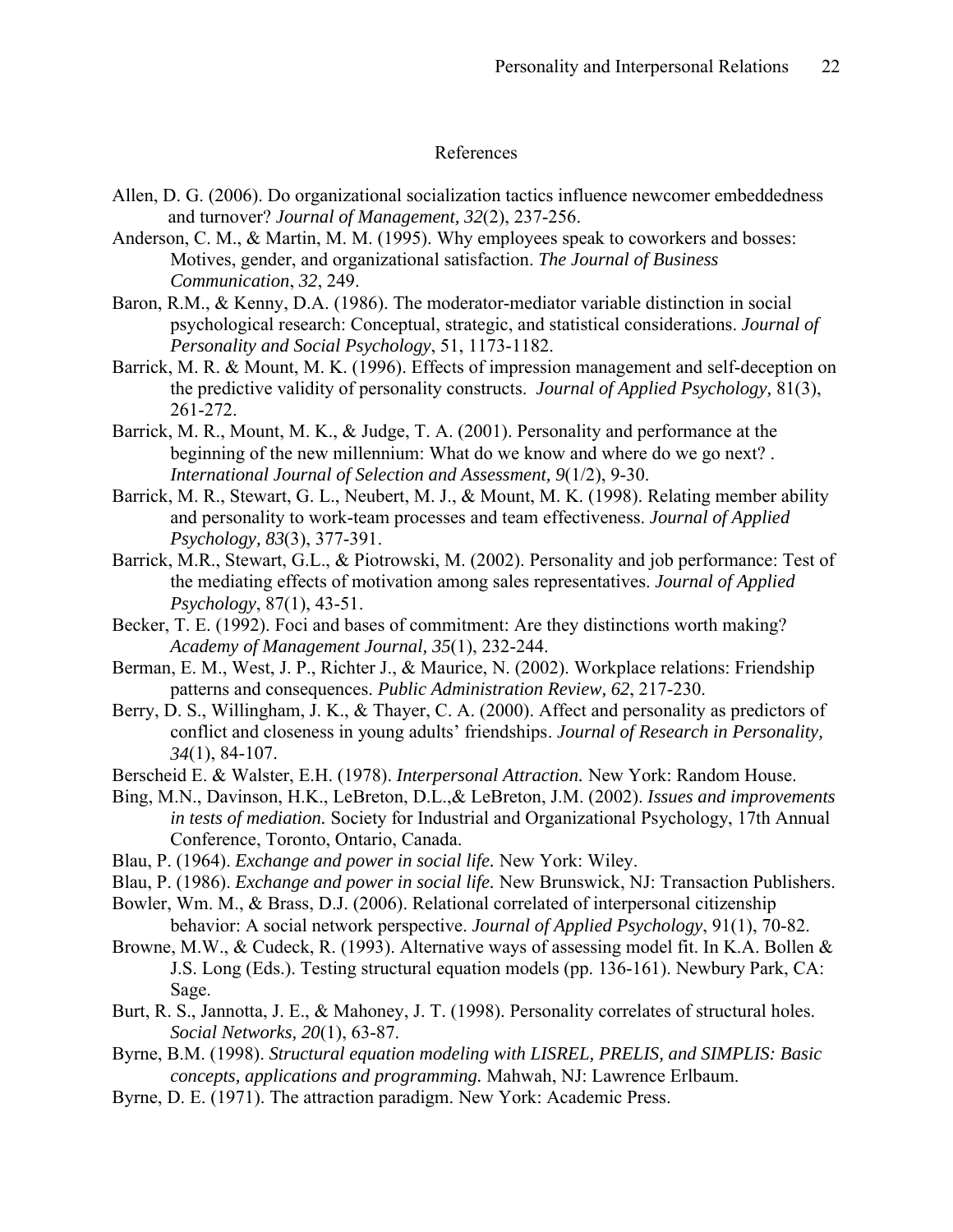- Cherniss, C. (1991). Career commitment in human service professionals. A biographical study. Human Relations, *44*, 419–437.
- Chiaburu, D. S., & Harrison, D. A. (2008). Do peers make the place? Conceptual synthesis and meta-analysis of coworker effects on perceptions, attitudes, OCBs, and performance. *Journal of Applied Psychology, 93*(5), 1082-1103.
- Costa, P. T., Jr., & McCrae, R. R. (1992). *Revised NEO Personality Inventory (NEO PI–R) and NEO Five-Factor Inventory (NEO FFI) professional manual.* Odessa, FL: Psychological Assessment Resources.
- Crabtree, S. (2004). Getting personal in the workplace: Are negative relationship squelching productivity in your company? *Gallup Management Journal,* 1-4.
- Donnellan, M. B., Oswald, F. L., Baird, B. M., & Lucas, R. E. (2006). The Mini-IPIP Scales: Tiny-yet-effective measures of the Big Five Factors of Personality. *Psychological Assessment, 18*(2), 192-203.
- Dotan, H. (2009). *Workplace friendships: Origins and consequences for managerial effectiveness.* Paper presented at the Annual meeting of the Academy of Management, Chicago, IL.
- Ellingwood, S. (2001). The collective advantage. Retrieved June, 2010, from http://www.gallupjournal.com/GMJarchive/issue3/ 2001915c.asp.
- Eraut, M. (2004). Informal learning in the workplace. *Studies in Continuing Education, 26*(2), 247-273.
- Fine, G. A. (1986). Friendships in the work place. In V. Derlega & B. Winstead (Eds.), *Friendship and social interaction* (pp. 185-206). New York: Springer-Verlag.
- George JM. 1990. Personality, affect, and behavior in groups. *J. Appl. Psychol.* 75:107– 16.
- George JM. 1991. State or trait: effects of positive mood on prosocial behaviors at work. *J. Appl. Psychol.* 76:299–307.
- Goldberg, L. R. (1992). The development of markers of the Big-Five factor structure. *Psychological Assessment, 4,* 26–42.
- Graziano, W. G., Jensen-Campbell, L. A., & Hair, E. C. (1996). Perceiving interpersonal conflict and reacting to it: The case for agreeableness. *Journal of Personality and Social Psychology, 70*(4), 820-835.
- Henly, J. R. (1999). Mismatch in the low-wage labor market: Job search perspective *The lowwage labor market: Challenges and opportunities for economic self-sufficiency*. Washington, DC: U.S. Department of Health and Human Services.
- Hills, P., & Argyle, M. (2001). Emotional stability as a major dimension of happiness. *Personality and Individual Differences, 31*(8), 1357-1364.
- Hirschfeld, R.R., Jordan, M.H., Thomas, C.H., & Field, H.S. (2008). Observed leadership potential of personnel in a team setting: Big five traits and proximal factors as predictors. *International Journal of Selection and Assessment*, *16*(4), 385-402.
- Hoffman, B. J., Lance, C. E., Bynum, B. H., & Gentry, W. A. (2010). Rater source effects are alive and well after all. *Personnel Psychology*, 63, 119-151.
- Hogan, R. T. (1991). Personality and personality measurement. In M. D. Dunnette & L. M. Hough (Eds.), *Handbook of Industrial and Organizational Psychology* (2<sup>nd</sup> edition ed., Vol. 2, pp. 873-919). Palo Alto, CA: Consulting Psychologists Press.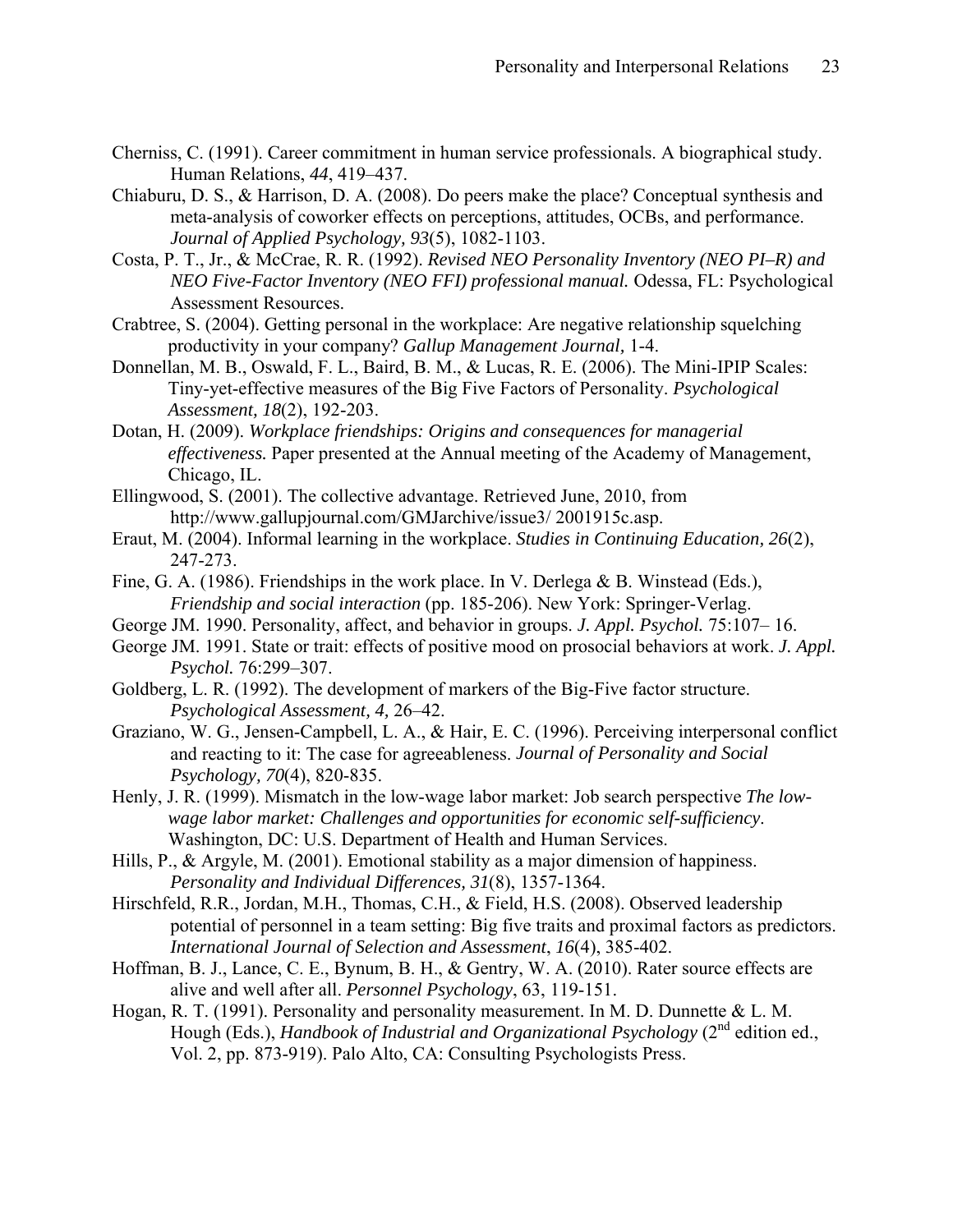- Hough, L. M., & Furnham, A. (2003). Use of personality variables in work settings. In W. C. Borman, D. R. Ilgen & R. J. Klimoski (Eds.), *Handbook of psychology: Industrial and organizational psychology* (Vol. 12, pp. 131-169). Hoboken, NJ: John Wiley.
- Hoyle, R.H. (1995). The structural equation modeling approach: Basic concepts and and fundamental issues. In R.H. Hoyle (Ed.), *Structural equation modeling: Concepts, issues, and applications* (pp. 1-15). Thousand Oaks, CA: Sage.
- Ilies, R., Fulmer, I.S., Spitzmuller, M, & Johnson, M (2009). Personality and citizenship behavior: The mediating role of job satisfaction. *Journal of Applied Psychology,* 94(4), 945-959.
- Ilies, R., Nahrgang, J., & Morgeson, F. P. (2007). Leader–member exchange and citizenship behaviors: A meta-analysis. *Journal of Applied Psychology, 92,* 269–277.
- Isen, A. M., & Levin, P. F. (1972). EFFECT OF FEELING GOOD ON HELPING: COOKIES AND KINDNESS. *Journal of Personality & Social Psychology*, 21(3), 384-388.
- Jehn, K. A., & Shah, P. P. (1997). Interpersonal relationships and task performance: An examination of mediating processes in friendship and acquaintance groups. . *Journal of Personality and Social Psychology, 72*(4), 775-790.
- Kalish, Y., & Robins, G. (2006). Psychological predispositions and network structure: The relationship between individual predispositions, structural holes and network closure. *Social Networks, 28*(1), 56-84.
- Klein, K. J., Lim, B.-C., Saltz, J. L., & Mayer, D. M. (2004). How do they get there? An examination of the antecedents of centrality in team networks. *Academy of Management Journal, 47*(6), 952-963.
- LeBreton, J.M., & Senter, J.L. (2008). Answers to 20 questions about interrater reliability and interrater agreement. *Organizational Research Methods,* 11(4), 815-852.
- LeBreton, J. M., Wu, J., & Bing, M. N. (2009). The truth(s) on testing for mediation in the social and organizational sciences. In C. E. Lance & R. J. Vandenberg (Eds.), *Statistical and methodological myths and urban legends* (pp. 107-141). New York: Routledge.
- Lu, L. (1999). Work motivation, job stress, and employees' well-being. *Journal of Applied Management Studies, 8*(1), 61-73.
- Maertz, C. P., & Campion, M. A. (2004). Profiles in quitting: Integrating process and content turnover theory. *Academy of Management Journal, 47*(4), 566-582.
- Maertz, C. P., & Griffeth, R. W. (2004). Eight motivational forces and voluntary turnover: A theoretical synthesis with implications for research. *Journal of Management, 30*(5), 667- 683.
- Maertz, C. P., Griffeth, R. W., Campbell, N. S., & Allen, D. G. (2007). The effects of perceived organizational support and perceived supervisor support on employee turnover. *Journal of Organizational Behavior, 28*, 1059-1075.
- Marsden, P. V., & Gorman, E. H. (2001). Social networks, job changes, and recruitment. In I. Berg & A. L. Kalleberg (Eds.), *Source book of labor markets: Evolving structures and processes* (pp. 467-502). New York: Kluwer Academic/Plenum.
- McManus, M. A., and Kelly M. L. 1997. More on the interchangeability of criterion measures. Paper presented t the 12th Annual Conference of the Society for Industrial and Organizational Psychology, St. Louis, Missouri.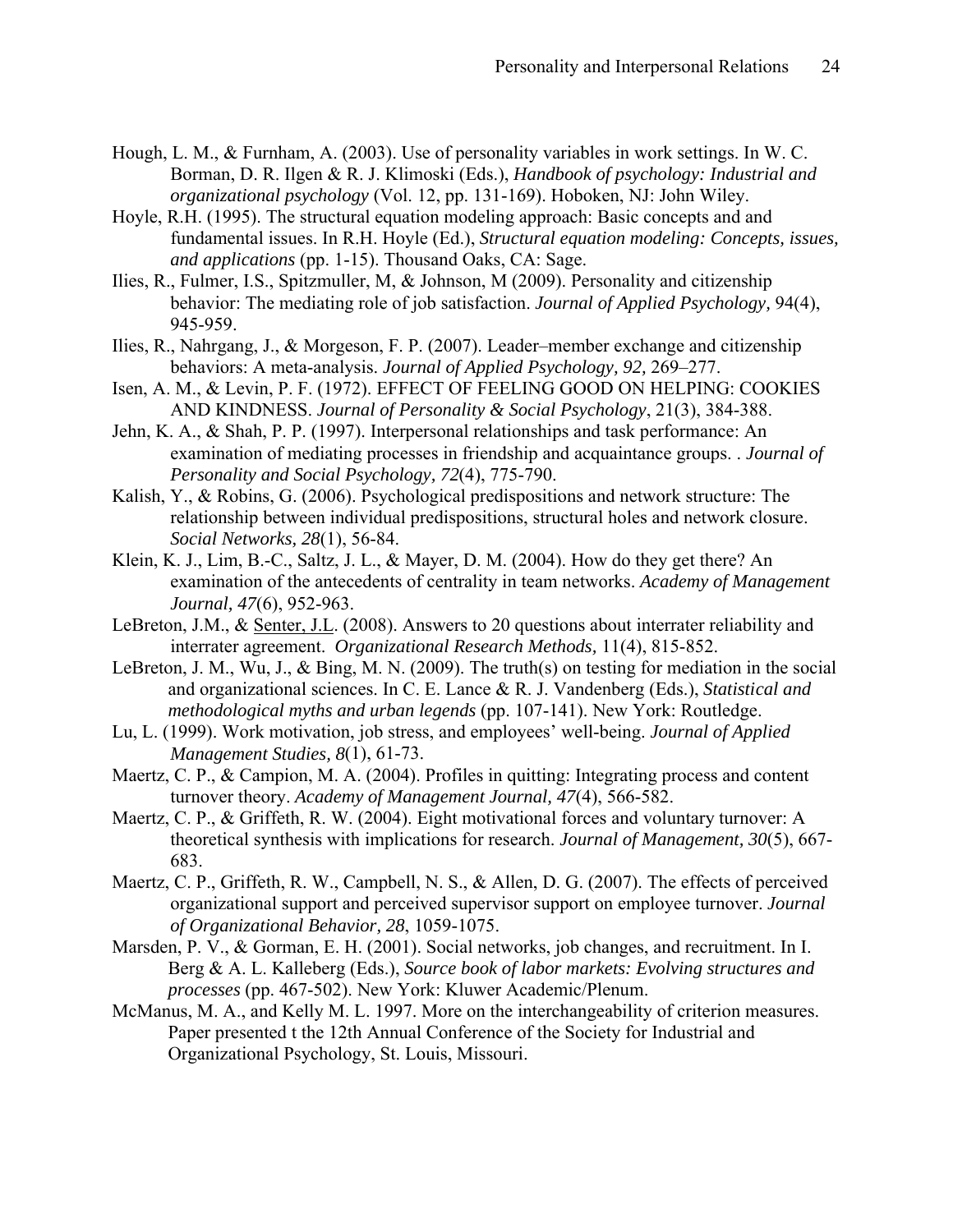- Mitchell, T. R., Holtom, B. C., Lee, T. W., Sablynski, C. J., & Erez, M. (2001). Why people stay: Using job embeddedness to predict voluntary turnover. *Academy of Management Journal, 44*(6), 1102-1121.
- Morrison, R. (2004). Informal relationships in the workplace: Associations with job satisfaction, organisational commitment and turnover intentions. New Zealand Journal of Psychology, 33, 114–128.
- Morrison, R.L. (2009). Are Women Tending and Befriending in the Workplace? Gender Differences in the Relationship Between Workplace Friendships and Organizational Outcomes. *Sex Roles, 60,* 1-13.
- Mossholder, K. W., Settoon, R. P., & Henagan, S. C. (2005). A relational perspective on turnover: Examining structural, attitudinal, and behavioral predictors. *Academy of Management Journal, 48*(4), 607-618.
- Motowidlo, S. J., & Van Scotter, J. R. (1994). Evidence that task performance should be distinguished from contextual performance. *Journal of Applied Psychology, 79,* 475–480.
- Newman, M. J. (2007). *My secret life on the McJob*. New York: McGraw-Hill.
- Odden, C. M., & Sias, P. M. (1997). Peer communication relationships, psychological climate, and gender. *Communication Quarterly, 45*, 153–166
- Organ, D. W. (1988). *Organizational citizenship behavior: The good soldier syndrome.*  Lexington, MA: Lexington Books.
- Organ, D. W. (1997). Organizational citizenship behavior: It's construct clean-up time. *Human Performance, 10,* 85–97.
- Piliavin, J.A., Dovidio, J., Gaertner, S., and Clark, R.D. III. (1982). Responsive bystanders: the process of intervention. In V. Derlega and J. Grzelak (Eds.), *Cooperation and helping behavior: theories and research*. New York Academic Press.
- Podsakoff, P. M., MacKenzie, S. B., Paine, J. B., & Bachrach, D. G. (2000). Organizational citizenship behaviors: A critical review of the theoretical and empirical literature and suggestions for future research. *Journal of Management, 26,* 513–563
- Podsakoff, P.M., MacKenzie, S.B., Lee, J.-Y., & Podsakoff N.P. (2003). Common Method Bias in Behavioral Research: A critical review of the literature and recommended remedies. *Journal of Applied Psychology, 88*(5), 879-903.
- Pogrebin, L (1987) Among Friends. New York: McGraw Hill.
- Riordan, C. M., & Griffeth, R. W. (1995). The opportunity for friendship in the workplace: An underexplored construct. *Journal of Business and Psychology, 10*, 141–154.
- Robinson, S. E., Roth, S. L., & Brown, L. L. (1993). Morale and job satisfaction among nurses: What can hospitals do? *Journal of Applied Social Psychology, 23*, 244–251.
- Rousseau, D. M. (1985). Issues of level in organizational research: Multilevel and cross-level perspectives. In L. L. Cummings & B. M. Staw (Eds.), *Research in organizational behavior* (Vol. 7, pp. 1–37). Greenwich, CT: JAI Press
- Sacco, J.M., & Schmitt (2005). A dynamic multilevel model of demographic diversity and misfit effects. *Journal of Applied Psychology, 90*(2), 203-231.
- Schneider, B. (1987). THE PEOPLE MAKE THE PLACE. *Personnel Psychology*, 40(3), 437- 453.
- Settoon, R. P., & Mossholder, K. W. 2002. Relationship quality and relationship context as antecedents of person– and task–focused interpersonal citizenship behavior. *Journal of Applied Psychology,* 87: 255– 267.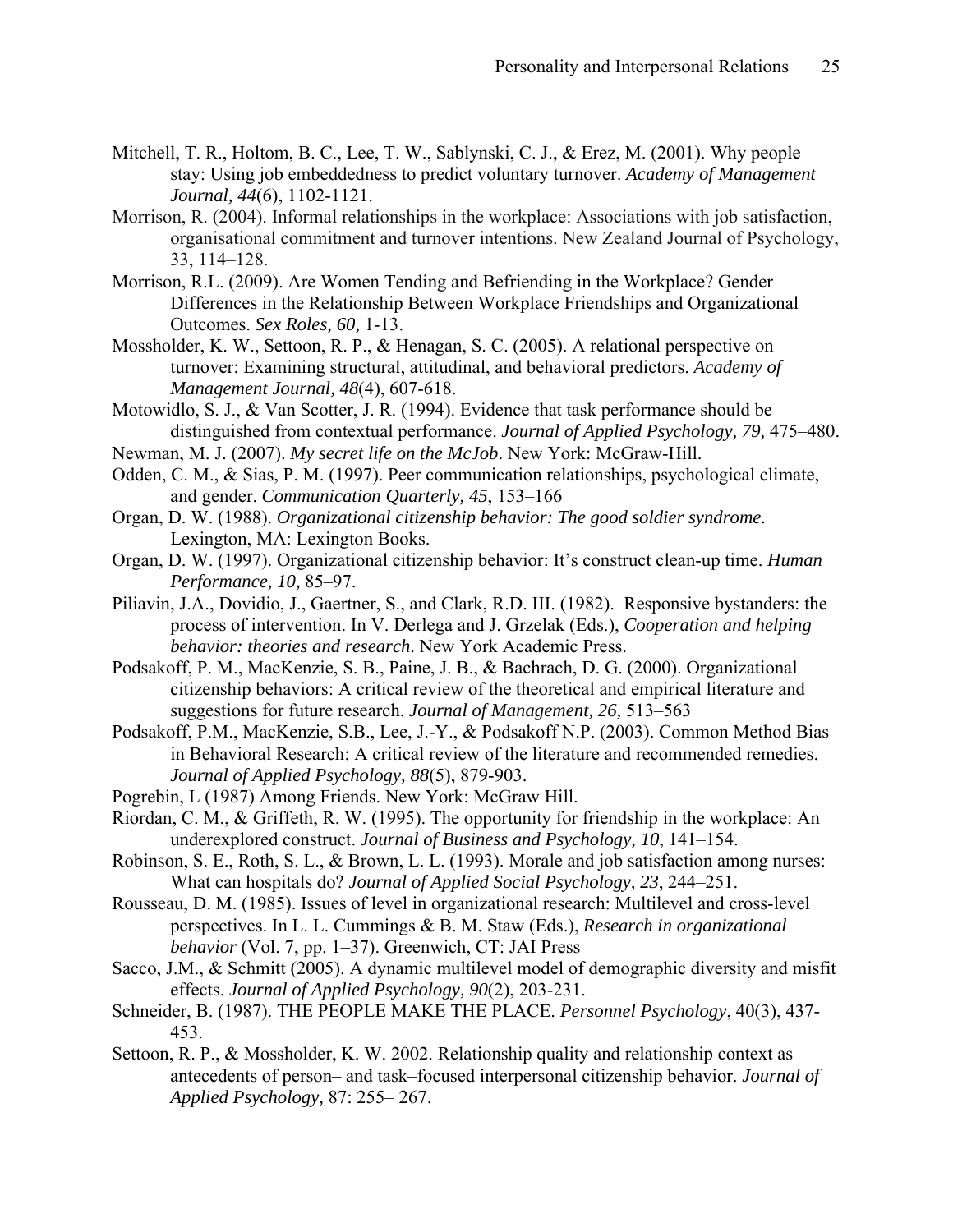- Sherif, M., Harvey, O. J., White, B. J., Hood, W. R., & Sherif, C. W. (1961). *Intergroup conflict and cooperation. The Robbers Cave Experiment.* Norman, OK: Institute of Group Relations.
- Sias, P. M., & Jablin, F. M. (1995). Differential superior/subordinate relations, perceptions of fairness, and coworker communication. *Human Communication Research, 22,* 5–38.
- Song, S., Olshfski (2008). Friends at Work: A Comparative Study of Work Attitudes in Seoul City Government and New Jersey State Government. *Administration and Society, 40*(2), 147-169
- Sprecher, S., & Regan, P. C. (2002). Liking some things (and some people) more than others: Partner preferences in romantic relationships and friendships. *Journal of Social and Personal Relationships, 19*(4), 463-481.
- Tajfel, H. (1981). Social psychology of intergroup relations. *Annual Review of Psychology, 33,*   $1-39.$
- Tajfel, H., & Turner, J.C. (1986). The social identity theory of intergroup behavior. In. S. Worchel and W. G. Austin (eds.), Psychology of Intergroup Relations:7 -24. Chicago: Nelson-Hall
- Tsui, A. S., Egan, T. D. & O'Reilly, C. A. III. (1992). Being different: Relational demography and organizational attachment. *Administrative Science Quarterly*, *37*, 549-579.
- Tsui, A. S., & O'Reilly, C. A. (1989). Beyond simple demographic effects: The importance of relational demography in superior-subordinate dyads. *Academy of Management Journal, 32,* 402–423.
- Turner, J. C. (1982) Toward a cognitive redefinition of the social group. In Henri Tajfel (ed.), Social Identity and Intergroup Relations: 15-40. Cambridge: Cambridge University.
- Turner, J.C. (1987). Rediscovering the Social Group: A Self-categorization Theory. Oxford: Blackwell.
- Van Dyne, L., Graham, J. W., & Dienesch, R. M. (1994). Organizational citizenship behavior: Construct redefinition, measurement, and validation. *Academy of Management Journal, 47,* 765–802.
- Van Scotter, J. R., & Motowidlo, S. J. (1996). Interpersonal facilitation and job dedication as separate facets of contextual performance. *Journal of Applied Psychology, 81*(5), 525- 531.
- Van Vianen, A. E. M., & De Dreu, C. K. W. (2001). Personality in teams: Its relationship to social cohesion, task cohesion, and team performance. *European Journal of Work and Organizational Psychology, 10*(2), 97-120.
- Viswesvaran, C., Schmidt, F. L., & Ones, D. S. (2002). The moderating influence of job performance dimensions on convergence of supervisory and peer ratings of job performance: Unconfounding construct-level convergence and rating difficulty. *Journal of Applied Psychology, 87*, 345-354.
- Vitterso, J. (2001). Personality traits and subjective well-being: Emotional stability, not extraversion, is probably the important predictor. *Personality and Individual Differences, 31*(6), 903-914.
- Walker, D. F., & Gorsuch, R. L. (2002). Forgiveness within the Big Five personality model. *Personality and Individual Differences, 32*(7), 1127-1138.
- White, E. (2005, February 17). New recipe: To keep employees, Domino's decides it's not all about pay*. The Wall Street Journal,* p. A1.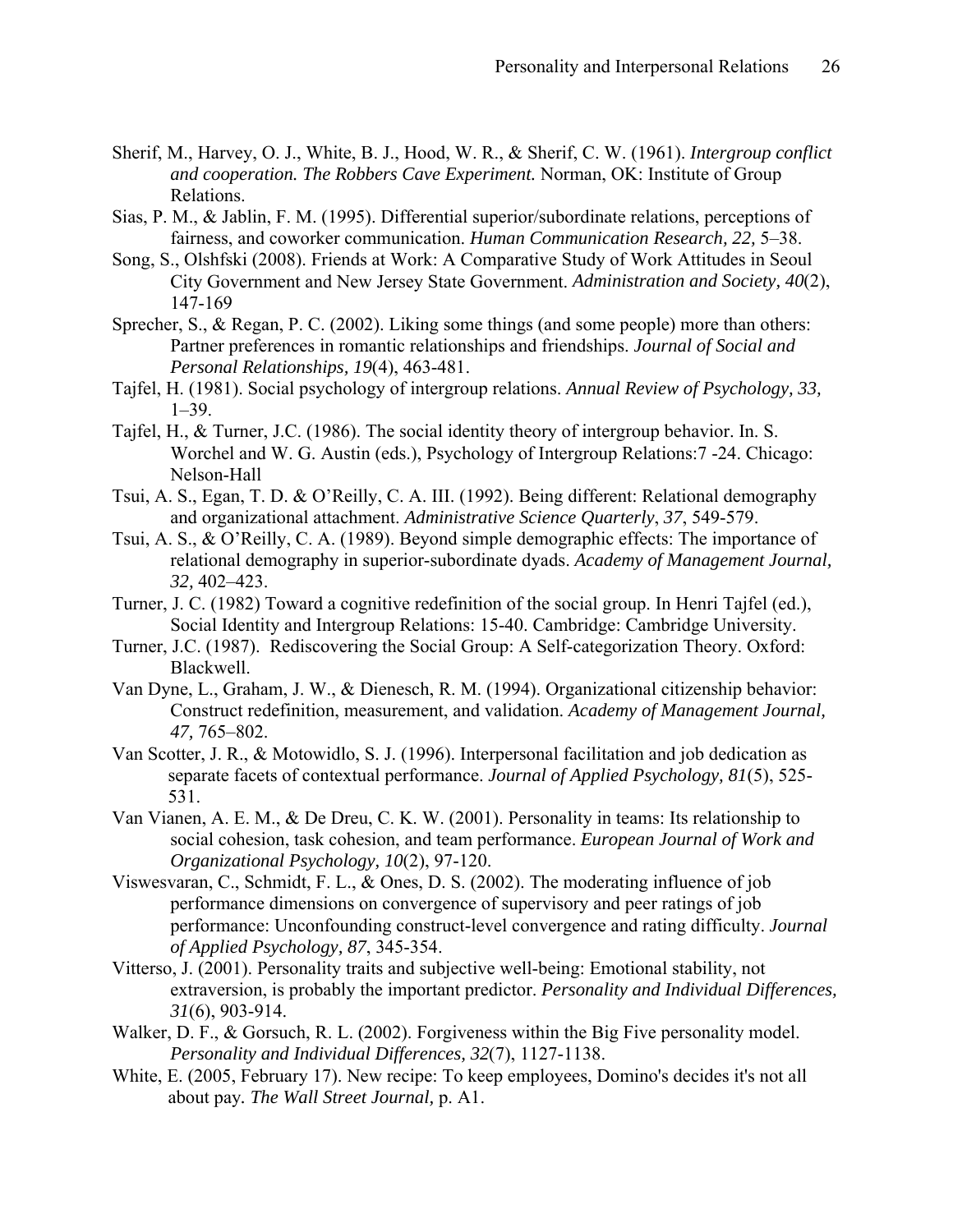- Wiggins, J. S. (1991). Agency and communion as conceptual coordinates for the understanding and measurement of interpersonal behavior. In D. Cicchetti & W. Grove (Eds.), *Thinking critically in psychology: Essays in honor of Paul E. Meehl* (pp. 89–113). New York: Cambridge Press.
- Williams, L. J., & Anderson, S. E. (1991). Job satisfaction and organizational commitment as predictors of organizational citizenship and in-role behaviors. *Journal of Management, 17,* 601–617.
- Xia, L., Yuan, Y. C., & Gay, G. (2009). Exploring negative group dynamics: Adversarial network, personality, and performance in project groups. *Management Communication Quarterly, 23*(1), 32-62.
- Zagenczyk T.J., Scott K.D., Gibney R, Murrell, A.J., Thatcher, J.B. (2010). Social influence and perceived organizational support: A social networks analysis*. Organizational Behavior and Human Decision, 111*(2) 127-138.
- Zimmerman, R. D. (2008). Understanding the impact of personality traits on individuals' turnover decisions: A meta-analytic path model. *Personnel Psychology, 61*(2), 309-348.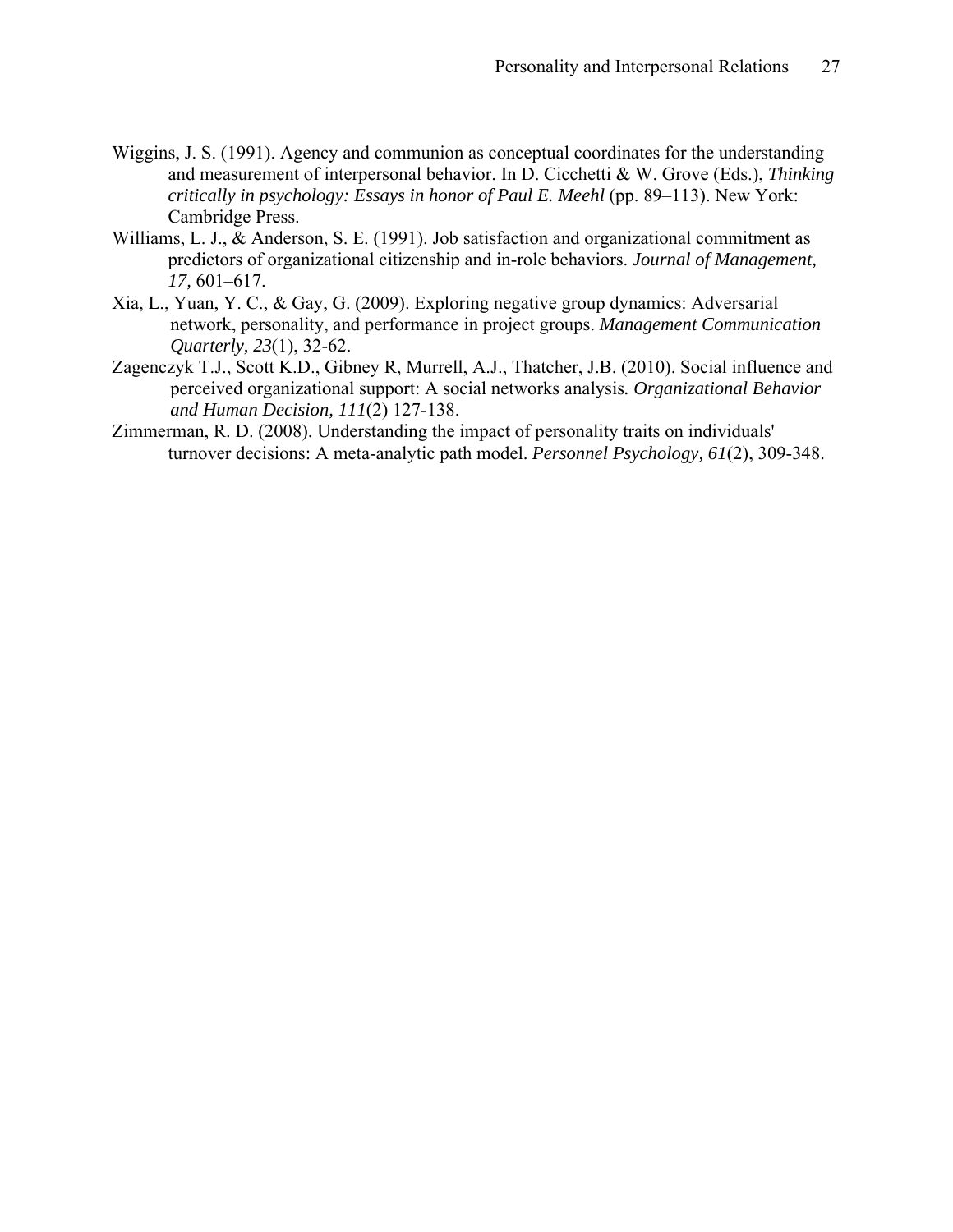# Table 1

# *Descriptive Statistics for Study Variables*

|                                | Mean $(SD)$ 1 2                           |                            | 3 | 4     |       |
|--------------------------------|-------------------------------------------|----------------------------|---|-------|-------|
| 1. Emotional stability         | $3.84(.73)$ (.60)                         |                            |   |       |       |
| 2. Agreeableness               | $3.98(.74)$ $.18**$ (.71)                 |                            |   |       |       |
| 3. Extraversion                | $3.91(.77)$ $.18**$ $.25**$ $(.72)$       |                            |   |       |       |
| 4. Interpersonal relationships | $3.63(.75)$ $.12^*$ $.33^{**}$ $.29^{**}$ |                            |   | (.85) |       |
| 5. OCBI                        | 3.53(.67)                                 | $.04$ $.10*$ $.01$ $.17**$ |   |       | (.94) |

*Note. \* p < .05 \*\* p < .01*